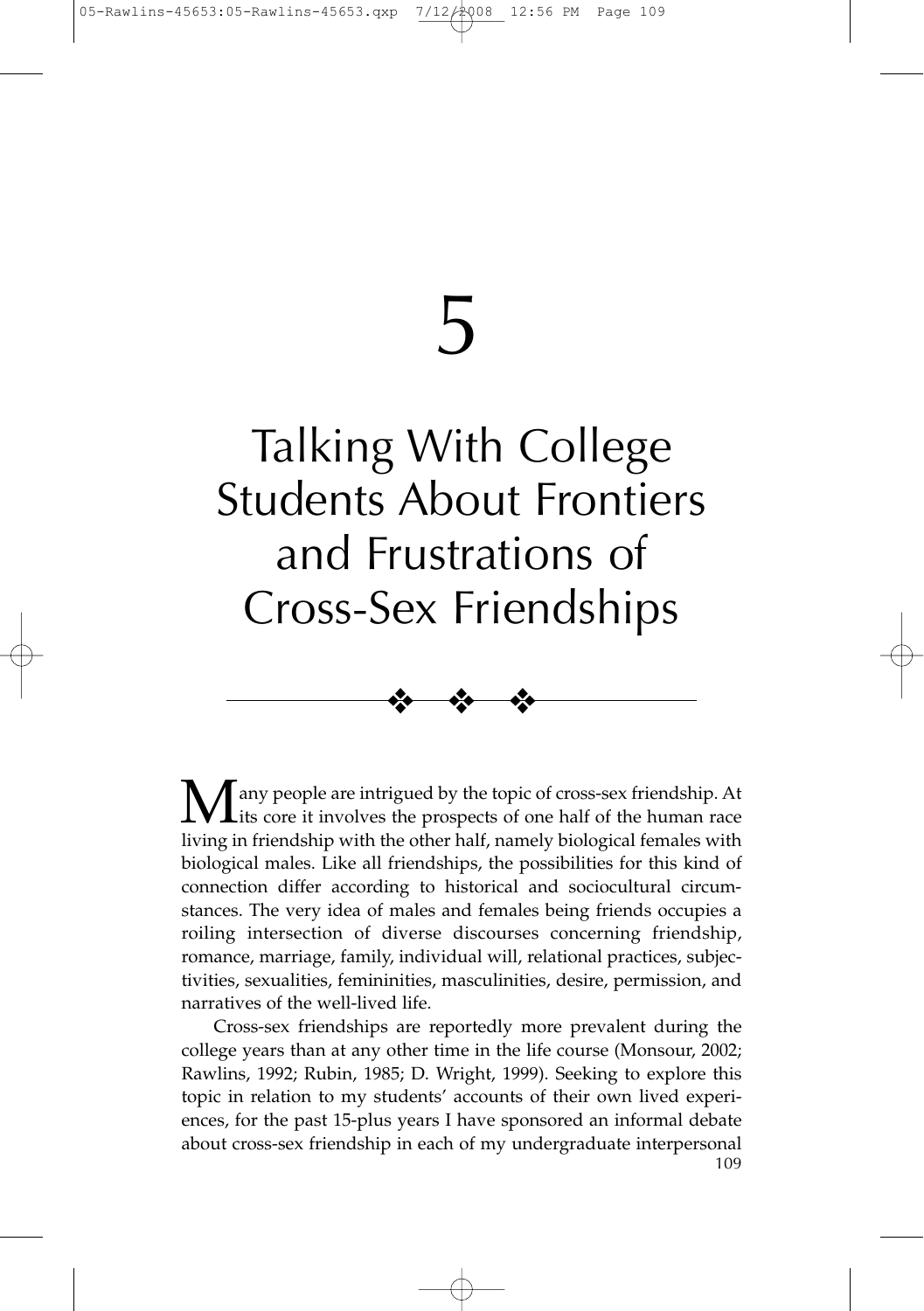communication classes. The specific form of this debate was originally suggested to me by Kathy Werking, a graduate student studying with me at the time the discussions began and later the author of a noteworthy book, *We're Just Good Friends: Women and Men in Nonromantic Relationships* (1997). Here's how the debates proceed. Before class meets, the students read an essay I wrote concerning cross-sex friendship (Rawlins, 1982). Then, drawing on their own lives, familiar others' relationships, scholarly arguments and evidence, literary and popular media exemplars—any sources they find relevant—one half of the class develops all the arguments, conditions, and examples they can assemble to support the assertion, "Enduring, close, cross-sex friendship IS possible in our culture." The other half of the class works from the same potential range of sources their group identifies as pertinent to support the contrasting assertion, "Enduring, close, cross-sex friendship IS NOT possible in our culture." After spending a class period preparing their positions, the two groups present their cases to each other with me functioning as a moderator and commentator. The point of the exercise is to provoke the students' and my reflections on whether and how cross-sex friendships figure into our lives.

Over the past decade and a half I have taken careful notes in tracking these discussions to engage with students' ideas in the classroom. Consequently, I have compiled an archive of some 25 interactive sessions asserting and challenging the possibility of enduring close crosssex friendship. All of the classes met at two major universities in the midwestern United States. We should recognize from the outset that my re-presentation below is based largely upon predominantly white, middle class, young adults' discourses circulating in the midwestern United States in the late 20th and early 21st centuries. As such there are inevitable privileges, blind spots, and assumptions about social life inscribing the worldviews of their discourse. For example, there have been virtually no reflections about how class, racial, and ethnic differences intersect with gendered ones in their discussions, and for the most part the students presume heterosexual identities.

Even so, in this chapter I read these students' exchanges as embodying enabling and constraining discourses that shape and reflect their lived experiences (or not) of cross-sex friendship. I have always been struck by the significant redundancies in themes and situations that have surfaced in their talk across the years. In the first half of this chapter I offer in mostly my words a composite re-presentation of the ebb and flow of a characteristic debate in an effort to display the issues that typically have emerged during their discussions. Just as I try to do in the classroom, in the last part of this chapter I will engage with,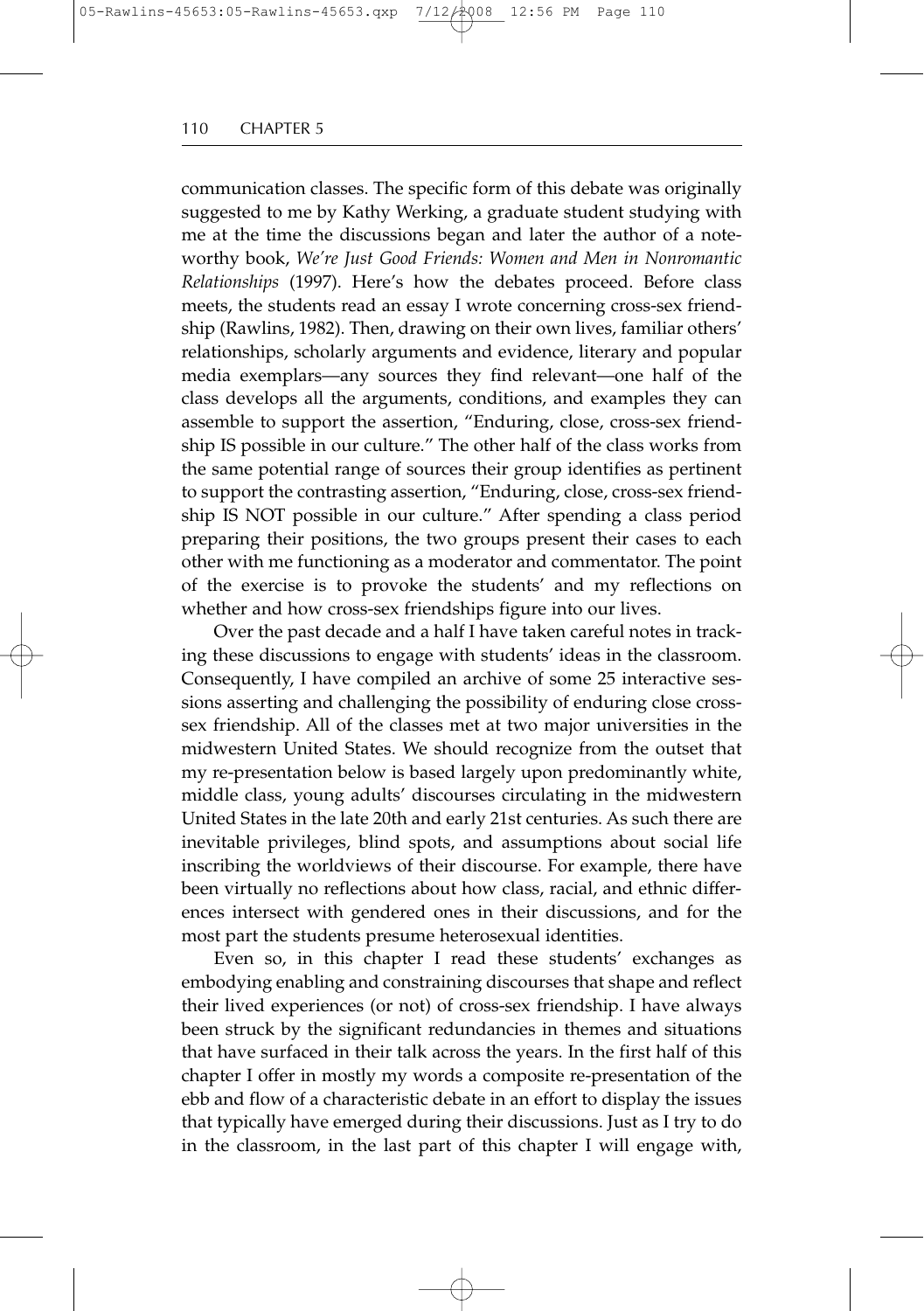make some critical observations, and draw some overall conclusions about the discourses, conditions, and practices that facilitate and subvert cross-sex friendships as occasioned by these student interactions.

#### $\ddot{\cdot}$ DEBATING CROSS-SEX FRIENDSHIP

"One reason we know that cross-sex friendships are possible," the students often begin, "is that we have them. They are very common here at school." They admit such friendships are not easy but possible. Achieving them involves work not to be influenced by others who constantly question the fact that it is "just" a friendship. Other students argue no criteria dictate that friendship has to be same sex. They have same-sex friends and just as easily can have cross-sex friends. It's just a stereotype that cross-sex friendships are doomed to become "something else." The point is that friends can exert their will to be friends, actively resisting normative pressures and third-party judgments. I think it is important to recognize that across the years in these debates, many students have insisted on the presence, importance, and enjoyment of cross-sex friends in their lives. This pattern is consistent with extensive research documenting young adulthood as the life course period when cross-sex friends are most prevalent (Monsour, 2002; Rawlins, 1992).

# **Differences Between Females and Males That Enhance Cross-Sex Friendships**

The affirming students believe that males and females typically complement each other in ways that make cross-sex friendships special. Men and women each have their own strengths that are not available in same-sex friendships. For one, their communicative styles complement each other. Women make good friends for men because they listen better and are more sensitive; males can allow themselves to feel more vulnerable with female friends than male friends. Many men go to women to discuss emotional matters and relationship issues. Men can tell women things they can't tell men; they can be more open and let down their guard in front of women. By and large, their same-sex male friends don't respond in such understanding, caring ways with them.

However, men can also make good friends for women in several ways. Men like to do activities instead of going on and on about things. They shoot hoops and play video and computer games. They just hang out. Women don't need emotional outlets with men—male friends are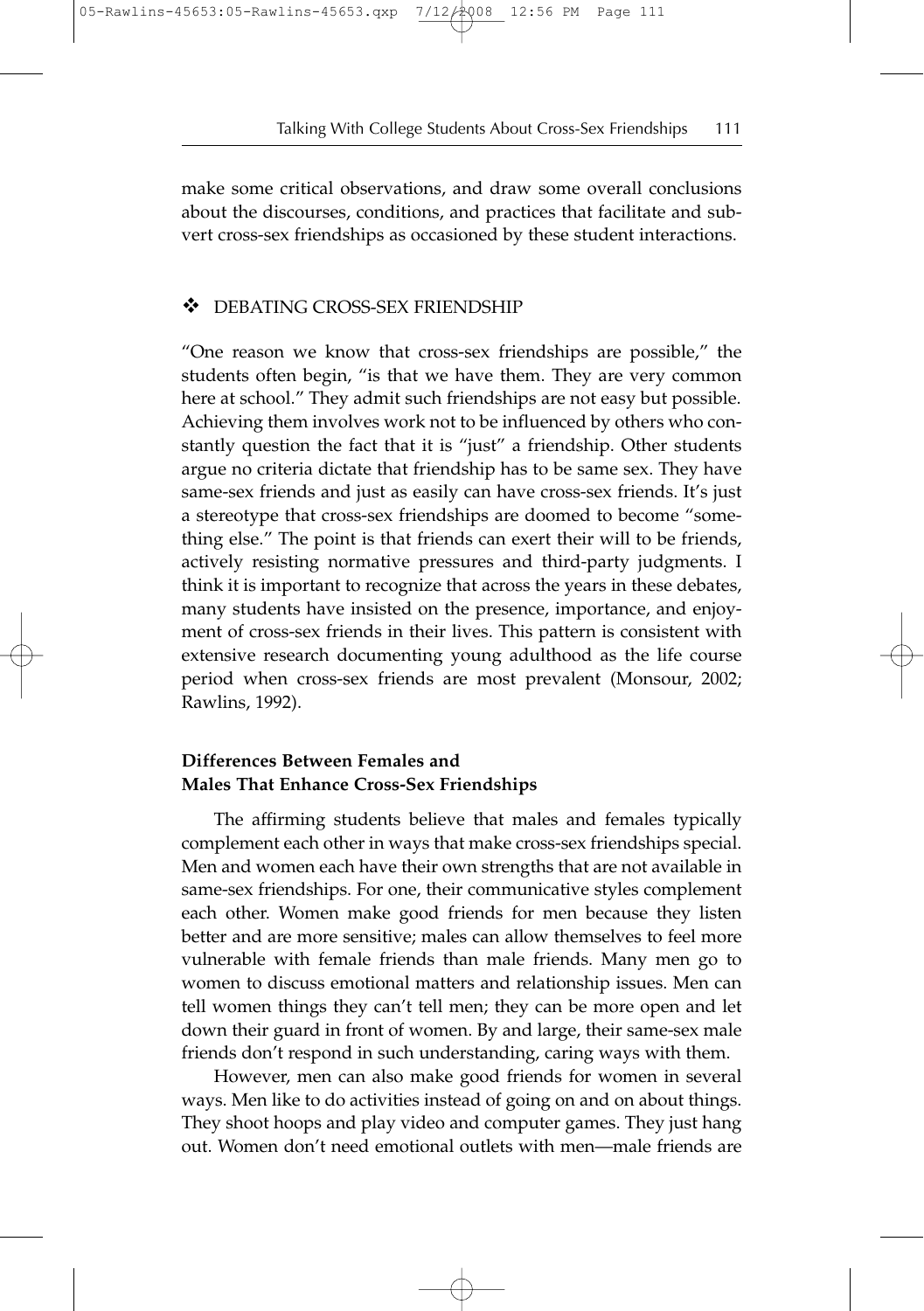more neutral, uninvolved, create less drama. Male friends are not petty with women like female friends can be; they actually make good friends for women because they aren't so sensitive. Females are more trusting of males because men are more laid back. While the men rely on women for emotional connection and support, the women like men because they don't take things too seriously. *Ironically, these students seem to incorporate some stereotyped images and practices of men and women in their portrayals of cross-sex friendships, which can mesh in ways that enable such friends to transcend stereotypical expectations of their relationship.*

In a word, the differences between females and males are valued in this context of friendship. The students maintain that cross-sex friendship is somewhat less judgmental *because* the friends are not the same. It is easier to open up and have that acceptance because neither person has to act in ways expected by persons of their gender. They argue that the differences between males and females alleviate competitive tendencies of either the male–male or female–female type within such friendships. Overall, there is less competition between cross-sex friends than same-sex ones. There is also a lack of competition for equal needs in the relationship; people can give differently and fit better. The competition that does occur in cross-sex friendships is about something that matters to both friends; it is competition that encourages each one to do and be better as a person. Between men and women there truly is friendly competition, which is more communication oriented. A male can protect a woman from undeserved disappointment in herself while a woman can empathize with a man in similar ways.

One of the most frequently described benefits of cross-sex friendship derives directly from females' and males' contrasting worldviews. A member of the opposite sex provides an "insider's perspective" on the other sex. Students maintain that their closer, more intimate crosssex and same-sex relationships are strengthened by such insight. Persons need that other sex's point of view. It is helpful to get a man's/woman's point of view, for example when trouble occurs in a dating relationship. Cross-sex friends get a male's perspective on relationship problems with a man and a female's perspective on relationship problems with a woman. Talking with a member of a different sex about issues involving a member of that sex is educational; persons learn from each other. You can't beat an opposite-sex mentor to consult about what to buy for Valentine's Day or your opposite-sex significant other's birthday. Cross-sex friends trade information concerning each gender's point of view. One female student observed if each person provides a different perspective on life, a man can see how a contemporary woman has to live and learn not to objectify women.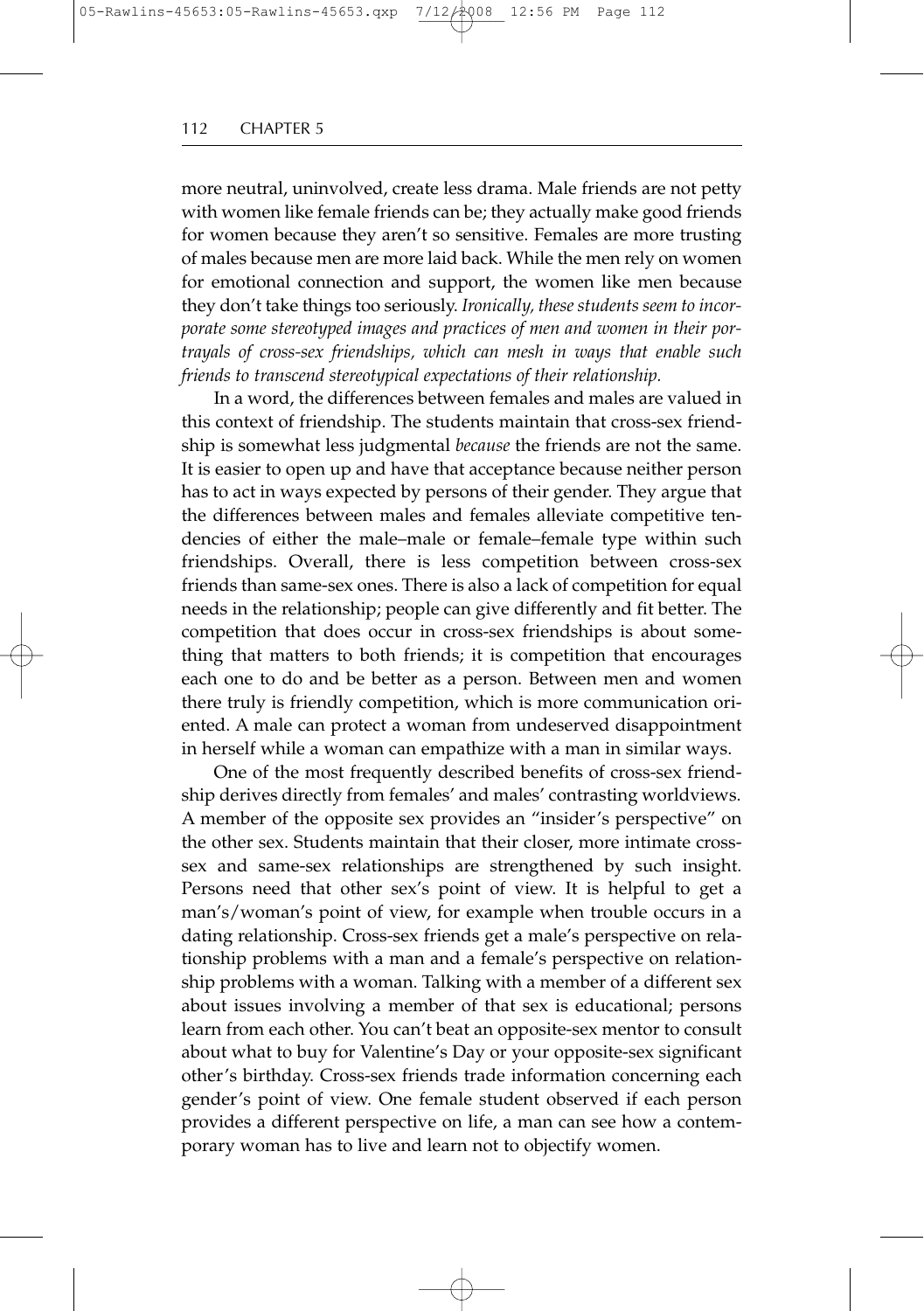Additionally, people obtain insights into the other sex without competing for attention or dates from the opposite sex. They are more comfortable talking and sharing things with cross-sex friends about a potential romantic partner because they are not worried their cross-sex friend will go after this person. Finding a romantic partner is a key task of this period of life—what better friend to help with this pursuit than someone who understands how the other gender thinks and who is not competing with you for these persons?

A virtue of this dialogue between cross-sex friends is that it can allow participants to transcend narrow definitions of who they are. In some cases males and females blend their styles, with females enjoying activities they may not otherwise pursue and males learning how to care and converse about relationships and emotional matters. Some males want to communicate in feminine ways; some females want to communicate in masculine ways. They can do so less self-consciously in a cross-sex friendship. Males teach females to enjoy the surface; females teach males to get deeper. Without the pressure of being a romantic partner with a person of the opposite sex, individuals in cross-sex friendships are allowed to take on some behaviors not typically associated with their gender roles. As women try on "male roles" and males try on "women's roles" to varying degrees, stereotypical male/female roles lose some of their grip on persons' possibilities for being in relationships with others.

# **Differences Between Females and Males That Undermine Cross-Sex Friendships**

In contrast, the students arguing against the possibility of enduring close cross-sex friendship invoke discourses of human nature and social destiny. They assert that what happens between cross-sex friends is not merely a matter of will; it is human nature. Since people are supposed to reproduce, basic primal attraction can get in the way of friendship. It is natural to express cross-sex closeness sexually. Meanwhile, the social pressures for cross-sex friends to recognize "the true nature" of their relationship are also too compelling to be resisted. Most crosssex intimate relationships start off as friendships, but cross-sex friendship will evolve into "something else" sooner or later. It cannot be avoided because of the natural course of close relationships between men and women.

Considered from this perspective, fundamental differences divide males and females. For one, the different modes of talking between males and females are seen to inhibit friendship. Basic differences in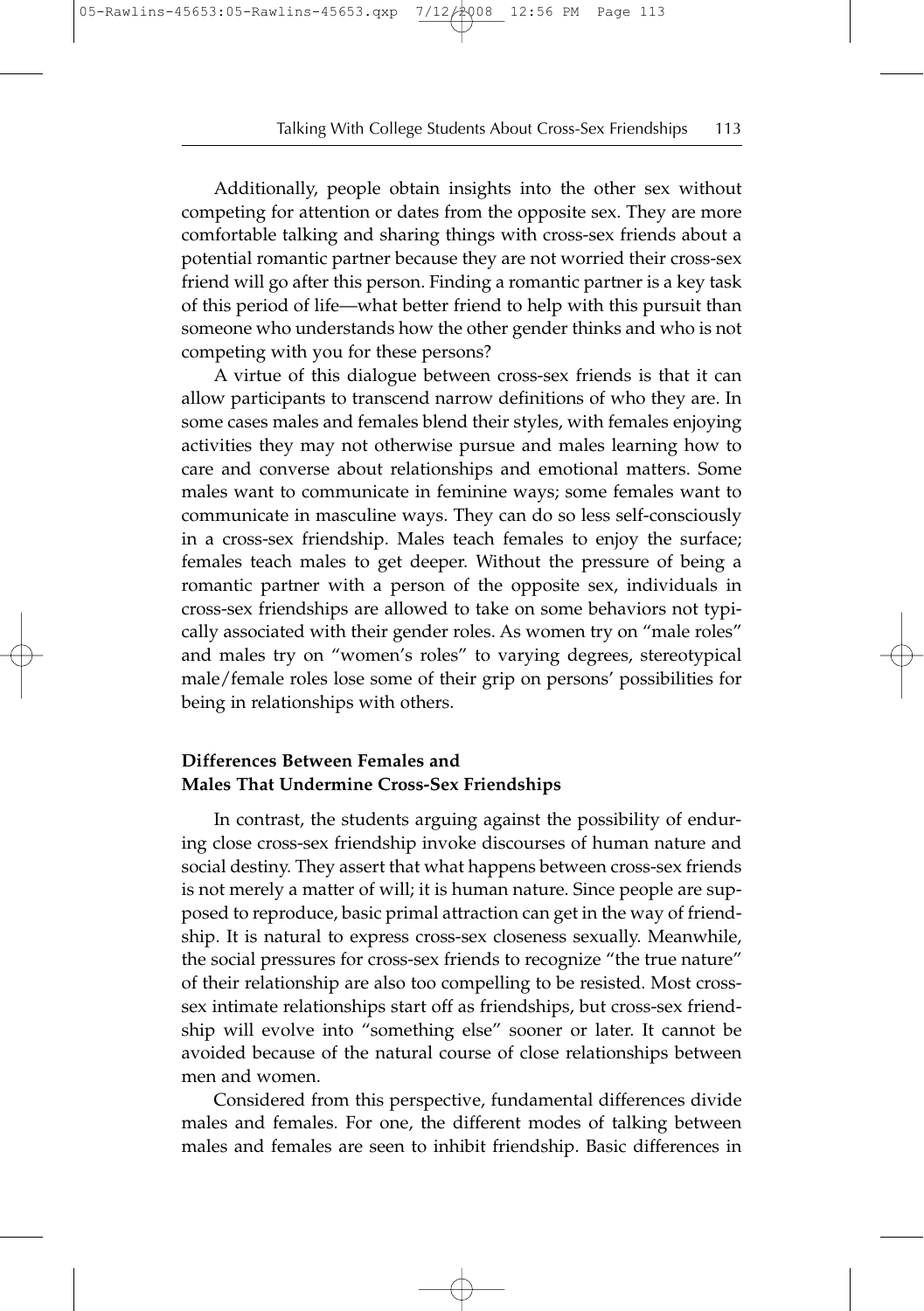communication styles always create the possibility of misunderstanding, barriers, and frustration. There are also some things women don't feel they can talk about with a man, for example, "my new boyfriend," "my period," or "going to the gynecologist," but they could with a girlfriend. Basically, they feel uncomfortable talking "girl-talk" with a member of the other sex. Sometimes females don't open up because males don't understand their intentions; for example, a friendly confidence may be interpreted as an invitation to romance. Both males and females observed there are certain types of things they don't feel comfortable telling the other sex. It's hard to open up completely because of separate worlds of discourse. As a result, the women especially don't speak as freely or take as many risks with men as they do with their same-sex friends; they tend to hold back their friendship. How can persons really be intimate if they are guarded?

Further, men build relationships on mutual experiences and doing activities together. Women build their bonds on emotional sharing; to be best friends persons have to be able to share, and men typically don't do this to the same extent as women do. On basic emotional levels, men and women are also too different to be friends. Women become attached emotionally with their friends; men avoid involvement because they don't want to be vulnerable or one-down. Due to such differences, women won't get the emotional support they expect from a male friend. The fact that males and females like to do different things—men watch sports, fish, and hunt; women shop and talk—can also cause problems.

All told, a prime reason that cross-sex friendships don't work out is "the flat-out differences" between males and females. In addition to the natural tendencies toward sexual activity, different ways of talking, emotional outlooks, and interests make it difficult for males and females to be lasting friends.

# **Mutually Defined Boundaries and Common Interests Facilitating Cross-Sex Friendships**

Students advocating the possibility of sustained, close cross-sex friendship reject the notions of inherent differences dividing females and males as well as irrevocable propensities for sexualized relationships. In contrast, they argue that enduring cross-sex friends cultivate common interests and treat each other as individuals not defined by gender or sexual potential. For them, living in friendship involves sharing traits and breaking down stereotyped boundaries. Ways of speaking change; males and females communicate as individuals and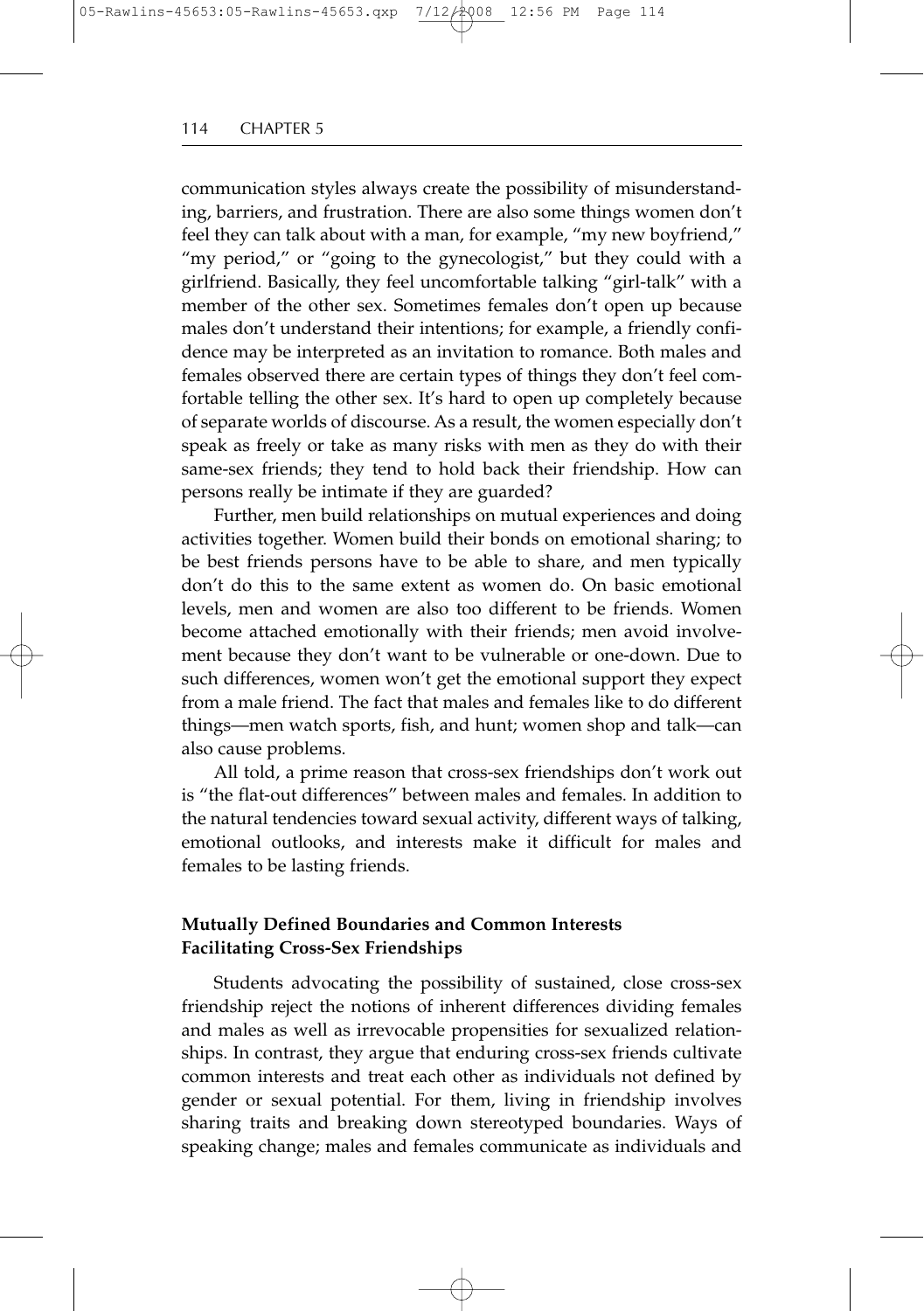determine common goals and interests. The students describe common interests—like music, campus politics, long-boarding, computers, sports, the outdoors, journalism—and the joy of having someone to talk with about them. They are friends with cross-sex others because of common interests, which promotes treating each other as equals with more freedom from stereotypes. As one student stated, "Friends will do things together and will have common interests; what they do together starts to circle back and blur distinctions." In short, such friends don't put the emphasis on sex. They view themselves and their friends as individuals, not as sex objects. They emphasize the personhood of each other, saying in effect, "This is my friend." Regarding one another as really good friends, they focus on their commonalities versus their differences, and each other's singular humanity.

In doing so, these students maintain that it is crucial to communicate clear definitions and boundaries within the relationship. They acknowledge that many persons are drawn to the opposite sex and desire to be friends with them. Frequently there is some physical attraction, some sexual component, but expressing or acting upon it is not inevitable. Attraction can begin a relationship and create tension, but it can be viewed positively. Friendship doesn't negate romantic interest; physical and sexual attractiveness are simply aspects of cross-sex friendship that must be addressed if it is to remain a friendship.

For these students, the belief that sex is essential in a relationship between cross-sex friends or regarding sex as an uncontrollable drive is actually a part of socialization. Friends have to set boundaries that everyone must understand; they need to establish norms from the beginning. Cross-sex friends should talk about sex, address it. They should ask each other, "What do you want? What defines your understanding of friendship?" An explicit definition of the friendship that both people share establishes boundaries and clearly addresses the issues of sex and passion. As one student noted, "I have two friends; it's already been defined. There is no romantic friction; we have mutual understanding of our relationship's boundaries. Once we decided we're not going to be lovers, we emphasize other qualities." For such students, persons can't control what they think about, but persons can control what they do. They don't act on sex; they can even go on dates and just hang out. They deemphasize their sexuality. They consider this a mature basis for cross-sex friendship.

Even so, they recognize an ongoing need for open communication about the boundaries and definition of their relationships, noting there's always a point where persons have to state where they're at, to keep roles clearly defined. They may say, "I love you," but need to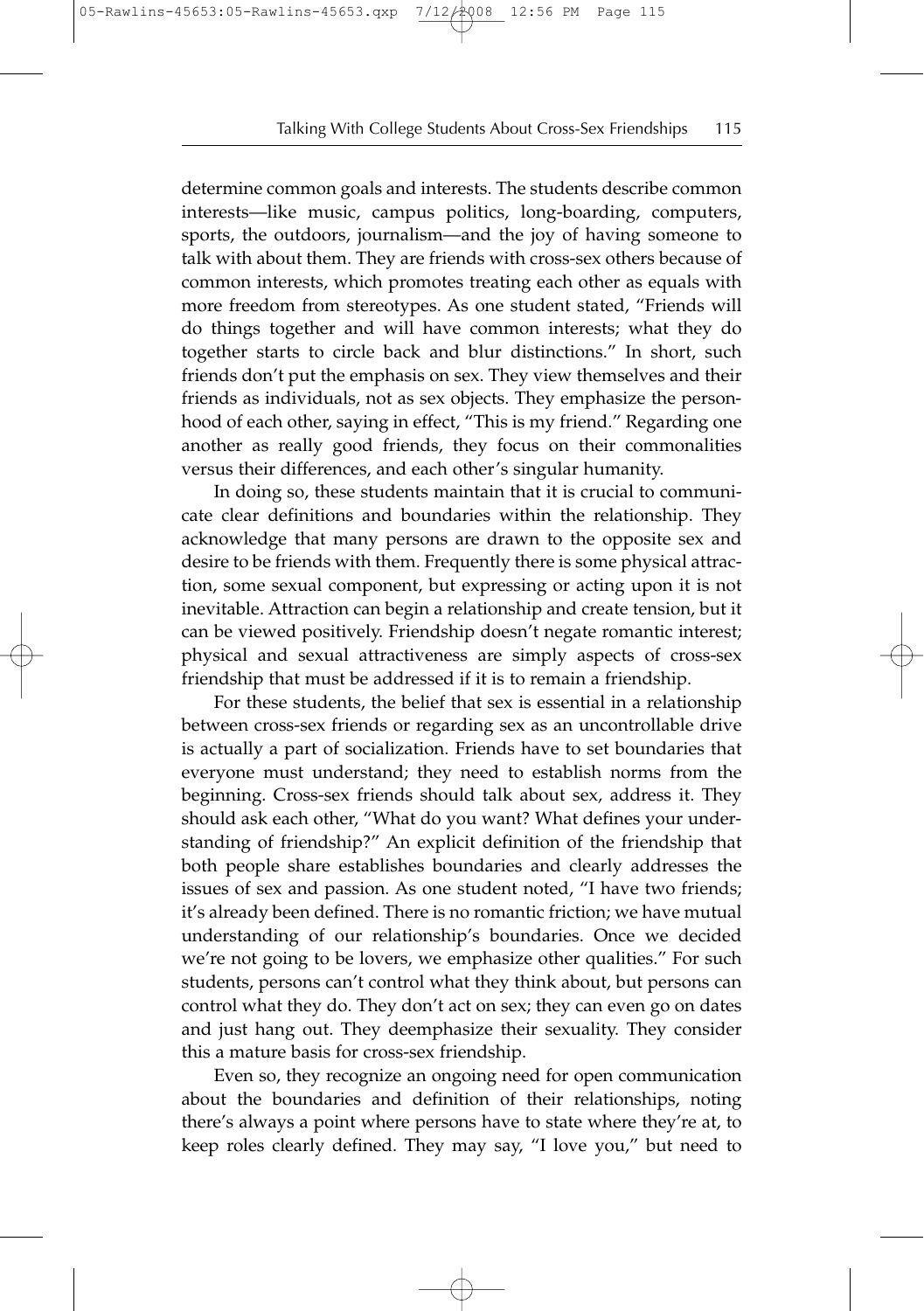clarify, "But I'm not in love with you." Romantic feelings need to be kept in check; they can't slip into the boyfriend/girlfriend mode. It is an intimate relationship but not a sexual or romantic one, more of a deep friendship with a cross-sex person without sexual stuff.

However, actively communicating boundaries from the beginning is not the only way sexual matters are handled in ongoing cross-sex friendships. Physical attraction and sexual activity can play out in at least three other ways. First, sex is not always or necessarily an issue between cross-sex friends. If neither person finds the other physically or romantically attractive, sex just isn't an issue. The friends have a lot of things in common; they're just not physically attracted. Second, the friends may acknowledge their sexual attraction and romantic feelings for each other. They may actually explore these possibilities and decide it doesn't work, or that they both don't feel the same way, and return to a good friendship. Sometimes it's easy to do this and it may make the friendship better after they have gotten over the sexuality issue. The boundaries created after an initial crush make the friendship more comfortable. The third way of dealing with sex is to incorporate it into the relationship while still viewing each other as friends. This is sometimes called "friendship with benefits."

\* \* \*

I want to interject here that I believe that a more prevalent sexualization of friendship is connected with other trends occurring with this age group and emerging pop cultural discourses. In other words, I have observed one theme with important ramifications in the students' views change and take on more prominence over the past 15 years. In early discussions, the groups advocating enduring cross-sex friendship were almost uniformly adamant about how engaging in sex together risked altering the definition of their relationship as a friendship. They were vocal about the intrinsic values of friendship for friendship's sake between males and females despite the multiple challenges such friends face both internally and from third parties. Only on rare occasions were there allusions to what they termed "physical friendship," for example, where sex is regarded merely as another activity that friends do together.

However, I noticed their discourse begin to alter about the same time as Alanis Morisette's celebration of a "best friend with benefits" in the song "Head Over Feet" that appeared in her 1995 multiple platinum recording *Jagged Little Pill.* Along with her videos frequently appearing on MTV's rotation, the phrase "friends with benefits" began to surface routinely in our classroom discussions of cross-sex friendship. However, this song can be interpreted in different ways. On one hand, the song can be heard as attempting to celebrate a secure romantic relationship by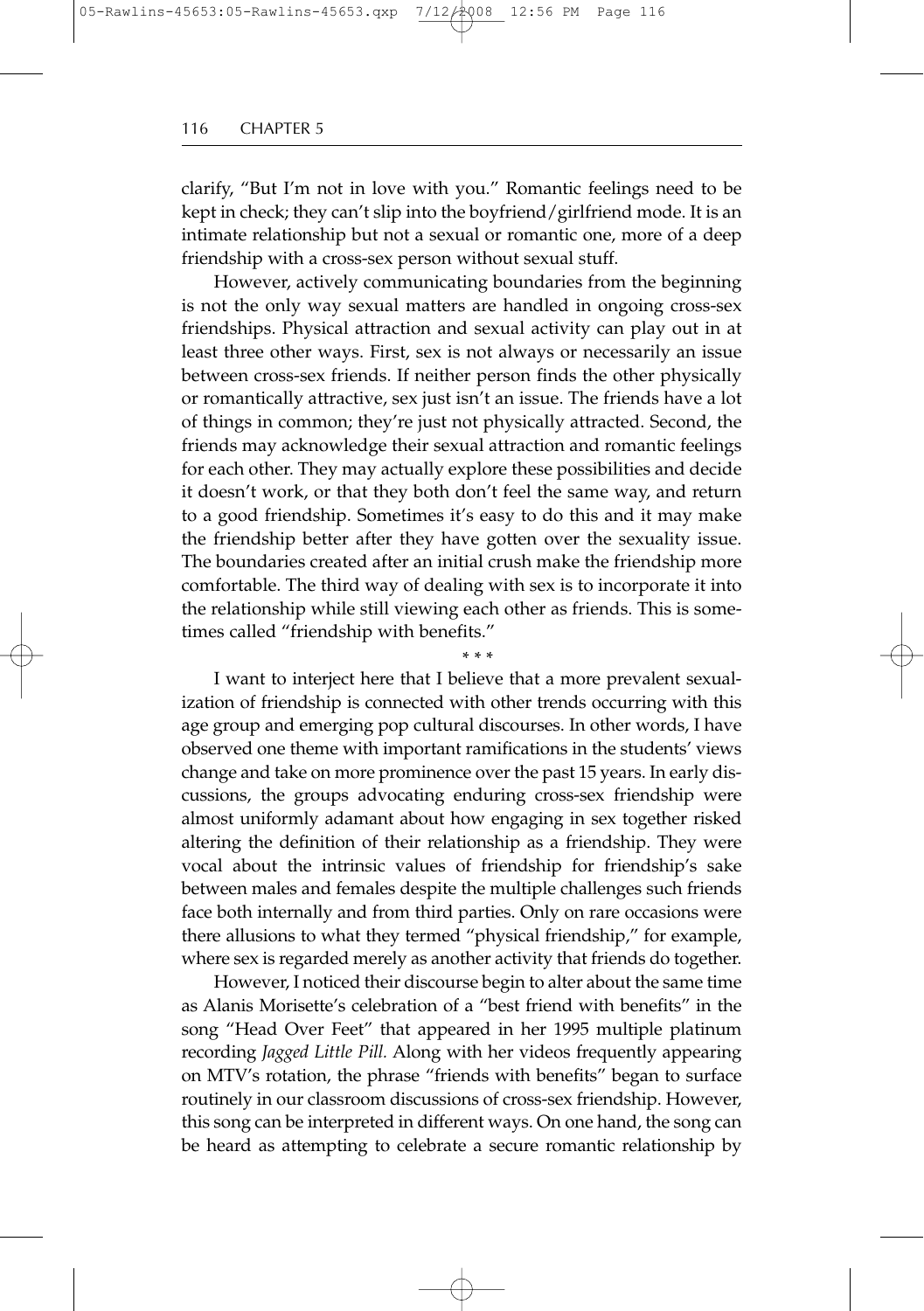saying to her lover, "You're the best listener that I've ever met; you're my best friend; best friend with benefits." On the other hand, it can be heard as celebrating sex as an added benefit between friends. In the past few years this latter interpretation of the phrase has even been taken up as a category of friendship in scholarly publications due to its circulation in multiple everyday cultural discourses apparent in research participants' discourse (Afifi & Faulkner, 2000; Hughes, Morrison, & Asada, 2005). For example, MTV devoted a widely repeated episode of their *True Life* series to friends with benefits. More bluntly in recent years a few students refer to "FtFs" or "friends that fuck." Reflecting the ongoing ambiguity and possible volatility of the option, *over the years "friendship with benefits" has been cited by students to support both the possibility and the impossibility of enduring close cross-sex friendship.*

As a further indication of the highly sexualized cultural context and social environment within which current students attempt to pursue their interpersonal relationships, I cite the practice of "hooking up" reported as popular by heterosexuals on college campuses (Lambert, Kahn, & Apple, 2003; Kirschner, 2004). Lambert, Kahn, and Apple (2003) report that "hooking up" refers to "when two people agree to engage in sexual behavior for which there is no future commitment" (p. 129). In fact, "The cardinal rule, according to students, is not to expect a relationship to develop" (Kirschner, 2004, p. 10). From my perspective, this practice is almost a caricature of the sexual objectification and use of others for personal gratification associated with uncommitted consensual sexism at its worst. Even so, I want to emphasize that I am not equating hooking up and friendship with benefits, but viewing them as interpersonal practices currently occurring in the cultural contexts of each other and heterosexual social life in college environments. I distinguish between friendship with benefits and hooking up while acknowledging that each arrangement likely involves multiple definitions across participants. I consider friendship with benefits to describe a cross-sex friendship of some duration that consensually includes sexual activities as contrasted with the lack of emotional involvement, casual promiscuity, and episodic contact associated with hooking up.

Granting this opinion, research reveals additional troubling aspects of the phenomenon of hooking up. First, Lambert et al. (2003) found that "both women and men reported less comfort with their perceived norm of hooking up than they believed was experienced by their same-sex peers. . . . In addition, both men and women believed members of the other gender experienced greater comfort with hooking-up behaviors than members of the other gender actually reported" (p. 132). The authors insightfully describe this unfortunate pattern of living down to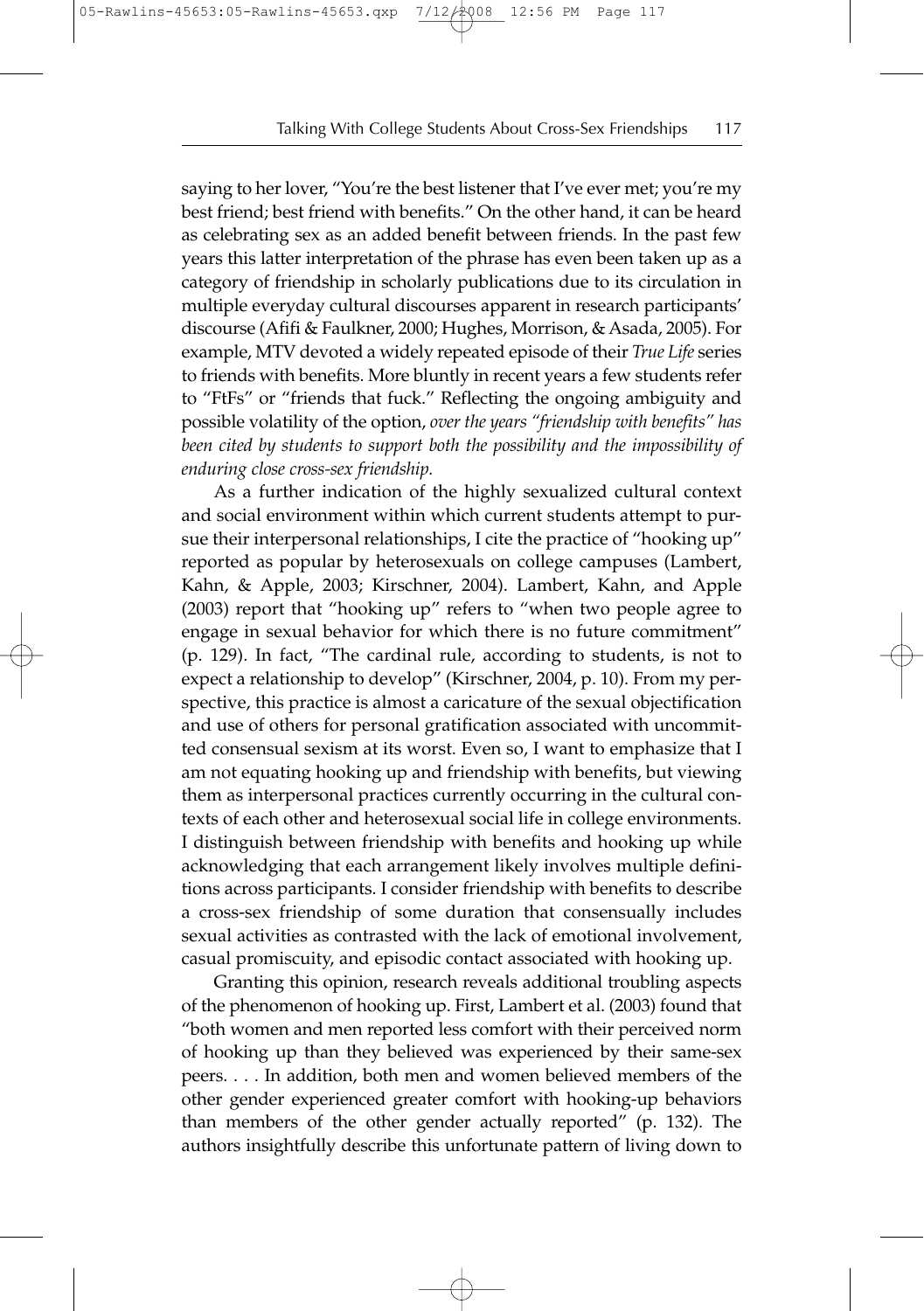inaccurately perceived expectations of their same-sex and cross-sex peers as "due to pluralistic ignorance" (Lambert et al., 2003, p. 132). They conclude, "It is likely that most students believe others engage in these hook-up behaviors primarily because they enjoy doing so, while they see themselves engaging in these behaviors primarily due to peer pressure" (p. 132). The students fail to realize the different degrees of comfort experienced by other persons engaged in hooking up. In the terms of this book, students perform the Primary Misperception of Participation in exaggerating the similarities between themselves and others and remaining unmindful of differences in perspective that could make a difference in whether they pursue this activity. In another study 75% of the sample reported at least one hookup with 33% of them having sexual intercourse "with a stranger or a brief acquaintance" (Paul, McManus, & Hayes, 2000, p. 84).

My overall point is that such widely reported instances of hooking up indicate a highly sexualized culture of interpersonal encounters among college students. It manifests some of the worst tendencies of heterosexist subculture, and it is antithetical to friendship as a committed, ethically informed, and other-regarding relationship. One of the main findings reported by Paul, McManus, and Hayes (2000) supports this contention. The authors conclude, "The more sexual involvement in hookup experiences, the more severe the alcohol intoxication symptomatology, the higher the fear of intimacy concerning the loss of individuality through relationships, and the less likely that relationship approaches were based on friendship or altruism" (pp. 84–85). Moreover, in another study Paul and Hayes (2002) report the prevalence of a sexual double standard for males and females in the heterosexist subculture of hooking up. Males brag about their hooking up experiences to their friends. In contrast, females explore with their friends how they will deal with encountering the male participant in the future. Despite the subcultural injunction to view the experience impersonally, women are more inclined to attach emotional significance to their hookups (termed "catching a feeling") than men are and to feel "confused and used" (Kirschner, 2004, p. 10). I return now to the students' debate.

\* \* \* In addition to clarifying the boundaries of their cross-sex friendships and deemphasizing sexual activities, a final practice effective for defining cross-sex friendships as only friends and nothing "more" is to employ discourses of kinship to describe one's friends. This terminology is used between the two friends as well as to portray the relationship to persons outside the bond. When persons describe friends as siblings, like a brother or a sister, they are clearly off-limits for sexual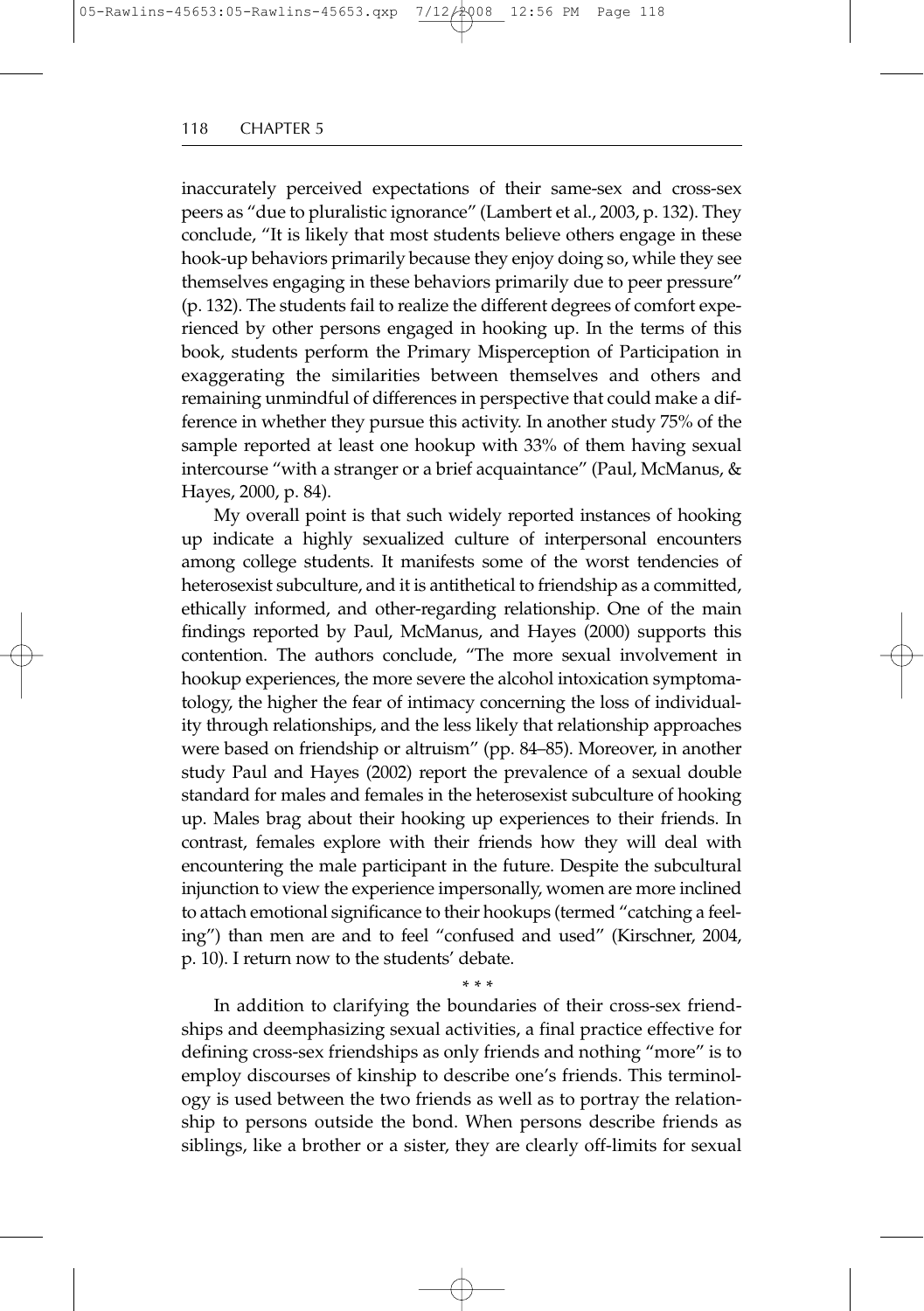or romantic advances. In one female student's words, "The point when I know there is no possibility for romance is when they say you're like a little sister." Such friends look out for and take care of each other like brothers and sisters. Like siblings, sometimes they are fiercely protective of each other. Their mutual affection is interpreted as resembling family in depth and legitimacy. They may in fact be regular guests and regarded as family in each other's parents' homes.

The successful establishment of boundaries; avoidance of sexual and romantic tensions through various practices; and enjoyment of conversation, mutual sharing, and common interests, as well as the treatment of each other as equals, promotes mutual trust between cross-sex friends. Trust and respect are important components of such friendships. With sufficient trust developed in longer term relationships, there is a high comfort level. The friend is part of one's life. A person can be more intimate and talk about almost anything without second-guessing the friend's motives. It is easy to talk with such a friend about other relationships. Mutual trust continues to build when a person risks confiding and friends prove trustworthy.

# **Desire and Inevitable Sexual Tensions Overcoming Spoken Definitions of Cross-Sex Friendships**

In contrast, the group doubting cross-sex friendship's long-term viability presents compelling challenges to these optimistic images. First, these students maintain if both parties are heterosexual, inevitably there is going to be sexual tension that is either one-sided or mutual. Persons choose friends because there is something attractive about the friend; and even if their personality sparks the original interest, their looks can grow on someone. All cross-sex relationships revolve around underlying sexual needs and attraction. Physical attractiveness is important in any relationship, and so boundaries are too hard to define. Since physical love is the sexual counterpart of platonic love, physical attractiveness will eventually become sexual attraction even to people with whom a person is friends. Even if the attraction is not acted on physically, there will be sexual feelings and emotional tensions. Consequently, men and women can't be close friends indefinitely; underlying sexual tensions within the friendship will eventually ruin the idea of permanent platonic friendship.

These ambiguities are not easily or completely defined away. When a man and a woman start to spend a lot of time together, care for each other and feel attracted to each other, emotions get mixed and confused. It is difficult to define their relationship as friendship once it reaches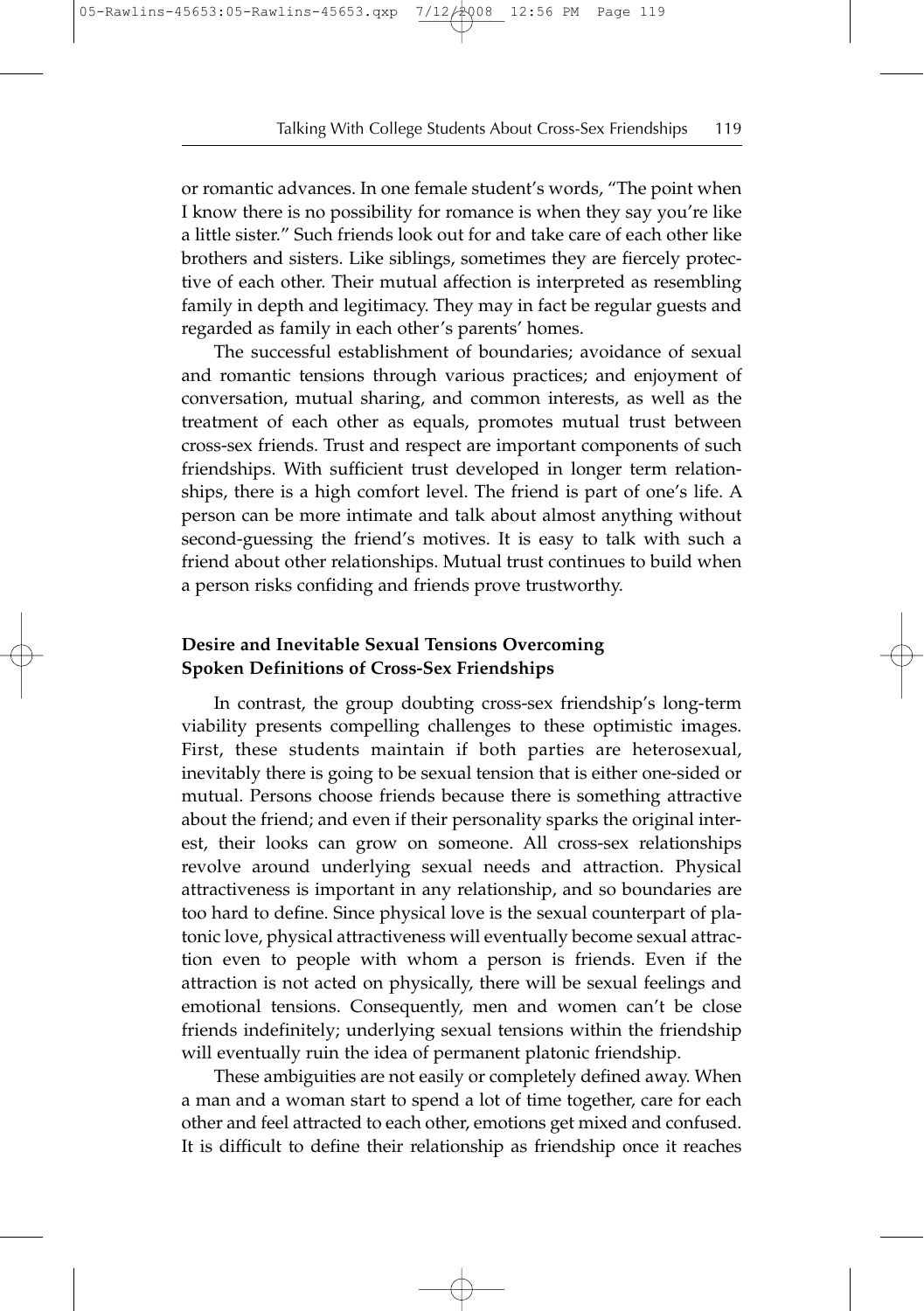that point. The rules aren't clear. People may say they only want to be friends, but they only think they do. Both persons' true feelings are never known even if they say clearly what they want. There also may be "attraction conflict" that clouds the friendship—one person wants romance, the other doesn't; or both are attracted romantically (Reeder, 2000). In the first case the person with deeper feelings will sometimes demand "all or nothing." If the other friend doesn't share these feelings and refuses, it often ends the friendship. Ironically, either asymmetrical or symmetrical romantic attraction or sexual desire makes long-term cross-sex friendship very difficult if not impossible.

Moreover, although the opening stages of friendship and romance are similar, participants can get confused if they have different expectations. When signals get crossed, it can end a friendship or start a romantic relationship. Both persons have to look at each other as friends in the same way. This is unlikely because motives and expectations may be different for a cross-sex friendship. Each sex seems to have incongruent definitions of relationships. For one thing, affection is misinterpreted by either males or females. "Intimate" to women typically means emotional closeness; "intimate" to men often means sex. Women are used to expressing emotional closeness with their same-sex friends. Men are not and are socialized to interpret caring from women as romance. As a result, men misinterpret motives (i.e., friendliness) more than women. Men have trouble keeping romance out; they can't be close with an attractive female without trying for "more." Women are more discriminating about their involvements. For women, there is always the underlying fear that the man is going to make a move. For both friends in some relationships that feeling of "What if?" never goes away.

Even if the friends mutually agree to try out a romantic or sexual relationship, it doesn't necessarily resolve tensions. It is hard to be friends after romance; it is hard to return to friendship once people have been lovers. In many ways it is too risky to go back to friendship after persons have admitted romantic feelings for each other. What if one person admits them and the other doesn't reciprocate those feelings? Once they cross that line, they will never look at each other the same. Friends may want to test it out, cross over—but once they try romance, they can't get the same friendship back.

# **Other Relationships and Social Conditions That Facilitate Cross-Sex Friendships**

Both groups remark that social circumstances and norms play a huge role in shaping the course of cross-sex friendships. Those arguing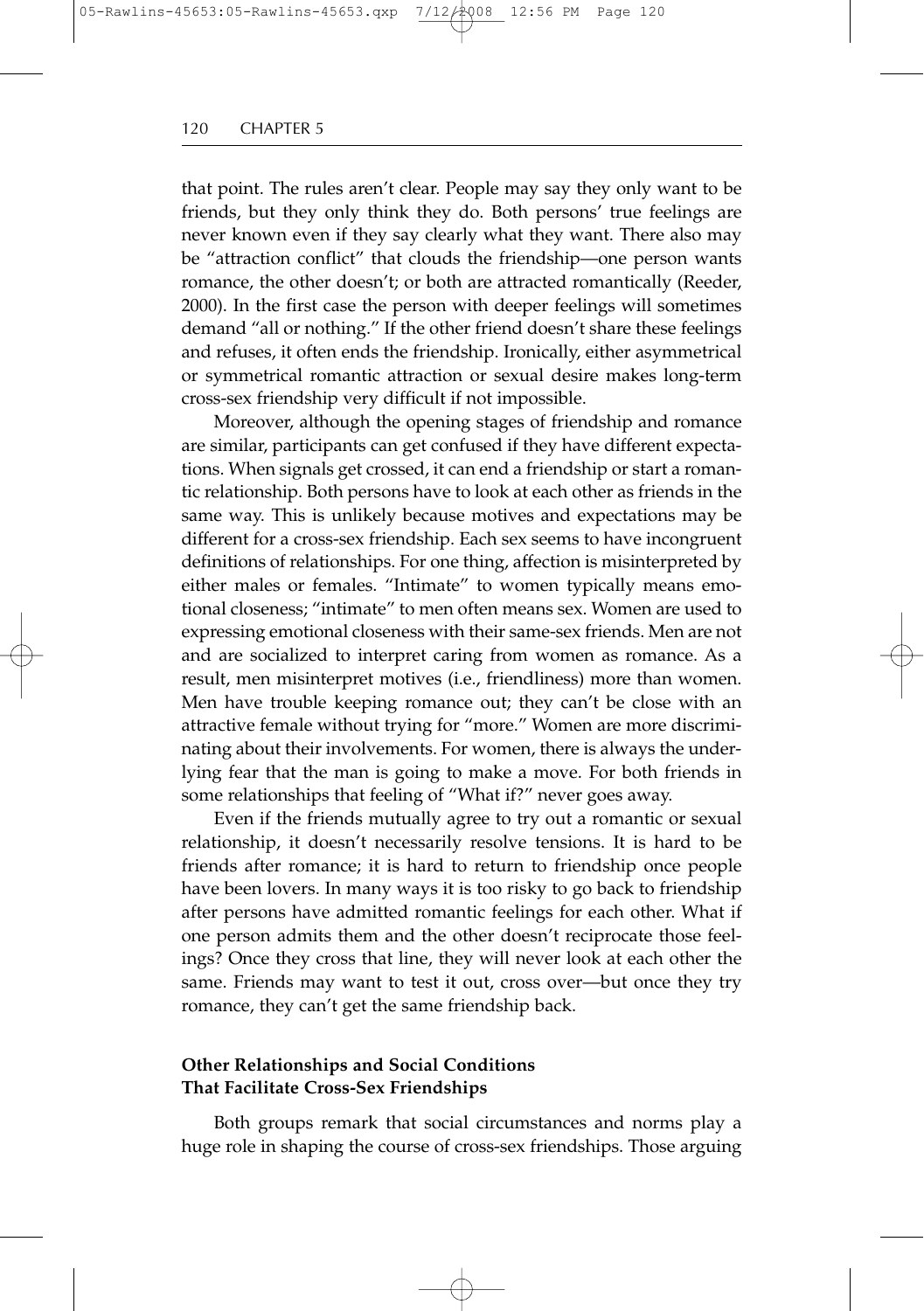for enduring cross-sex friendships observe that it's culturally accepted now, as on television shows such as *Friends, Seinfeld,* and *Grey's Anatomy.* It depends on one's culture; times are changing and cross-sex friendships are seen as okay now. From kindergarten on, students describe participating in youth coed sports, for example. In the college environment, they may have many more relationships that are cross-sex friendships than they do sexual relationships, and they perceive such relationships as the best thing for them to do. They are forced to be friends with many people—in classes, residence halls, and student organizations. It is also easier when their peer group supports the friendship. The fact of more women entering the work force allows more common ground, hanging out, golfing, beer drinking. Productive working relationships insisting on business-only behaviors require cross-sex friendships; it doesn't pay to undercut effective cross-sex bonds.

A variety of other social conditions foster cross-sex friendships. Family connections enable multiple cross-sex friendships with diverse relatives, including brothers- and sisters-in-law, cousins, uncles, and aunts. While young, friendships with brothers and sisters, as well as girls' relationships with fathers and boys' relationships with mothers, provide a basis for cross-sex friendship early in life. Growing up with parents who have cross-sex friendship allows children to learn through watching their friendships, and students report developing friendships with some of their parents' friends. On that note, some students maintain that a large age discrepancy also allows for cross-sex friendship. Moreover, students invariably assert that cross-sex friendships are possible between homosexuals and heterosexuals. If either person is homosexual, this erases sexual attraction so that neither is attracted romantically to the other, and neither person will perpetuate a cycle of "What if?" The students suggest that gay men and heterosexual women are an especially good bet, since gay men can relate well to such women.

An important facilitating condition is when someone has a boyfriend or girlfriend and therefore is already committed romantically to another individual. When each friend has a significant other, it clarifies the focus on friendship between them. Sexual tension is reduced when someone is involved and content with a romantic relationship and those needs are already met. Even so, each friend plays important roles in making this situation work on an ongoing basis. First, if friends are involved with other relationships, each friend needs to respect the other's romantic relationship and not jeopardize it. It does no good for friends to make significant others jealous. However, some students argued that if boyfriends and girlfriends do get jealous, it is time to assert the importance of the cross-sex friendship. Romantic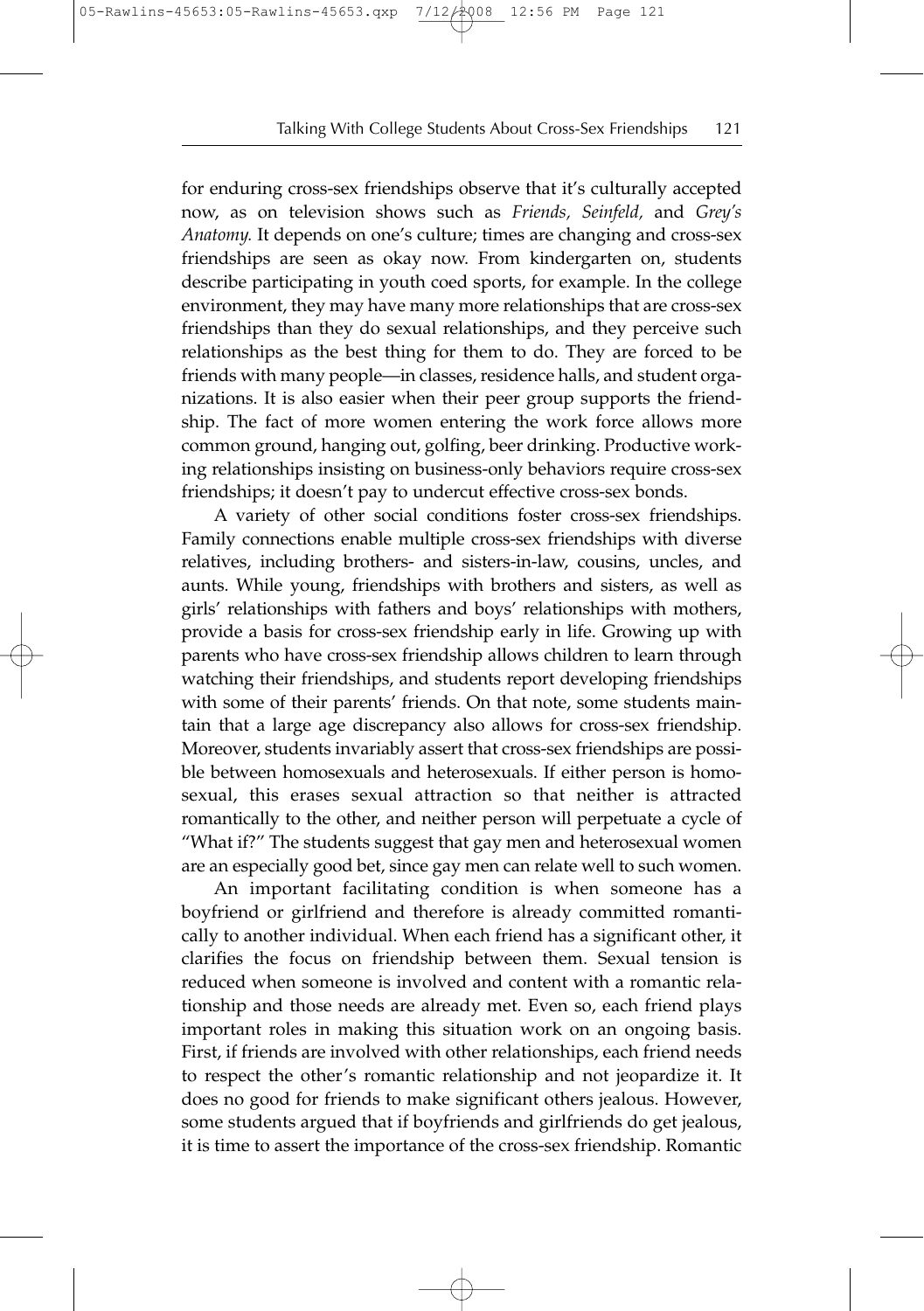relationships do not fulfill all of a person's needs. One woman stated, "If you have a romantic relationship and you are looking for friendship. My best friend is male, and I want a guy that I can belch around and stuff that I don't do around my boyfriend—and he is not going to be the boyfriend. He is still a male; but he is my friend." Basically, it raises the question, how much does someone value each of the relationships, that is, the cross-sex friend versus the boyfriend or girlfriend? Will a person break off with a jealous significant other for his or her cross-sex friend? Will the person end a cross-sex friendship to appease a romantic partner? Perhaps the simplest circumstance is when neither person is in a romantic relationship. But that situation risks a whole other set of pressures from persons outside the friendship as well as within that relationship.

A particularly facilitative situation is when romantic couples make common friends. Couple friendships find a woman becoming friends with her boyfriend's buddies, and her own same-sex friends can become friends with her boyfriend. A male observed, "You can be friends with your girlfriend's friends—you would never breach that trust." Meanwhile, cross-sex friendships with a same-sex friend's boyfriend or girlfriend also are "honor bound." They are off-limits as potential romantic partners. In each case, one's loyalty to one's partner and one's friend is at stake. In general, ongoing cross-sex friendships are possible with a variety of people—including family members, coworkers, friends of cross-sex friends, friends of romantic partners, and romantic partners of same-sex friends. Cross-sex friendships are especially possible when they are not the primary relationship or a freestanding relationship.

# **Other Relationships and Social Conditions That Subvert Cross-Sex Friendships**

The skeptical group discusses the very conditions cited above for enabling cross-sex friendships as potentially constraining them. First, despite superficial changes and scattered media depictions, society still puts a damper on cross-sex friendships; they are not viewed as the norm. As a result, such friends experience numerous pressures. Crosssex friends are pressured "to pair off" by those who love them, as well as those who don't necessarily. Parents and relatives automatically assume—say a person brings a friend to a picnic or family gathering that person's relatives assume they are already together or that they are developing a relationship. There is pressure from family—especially older persons who see cross-sex friendships as against the norm—as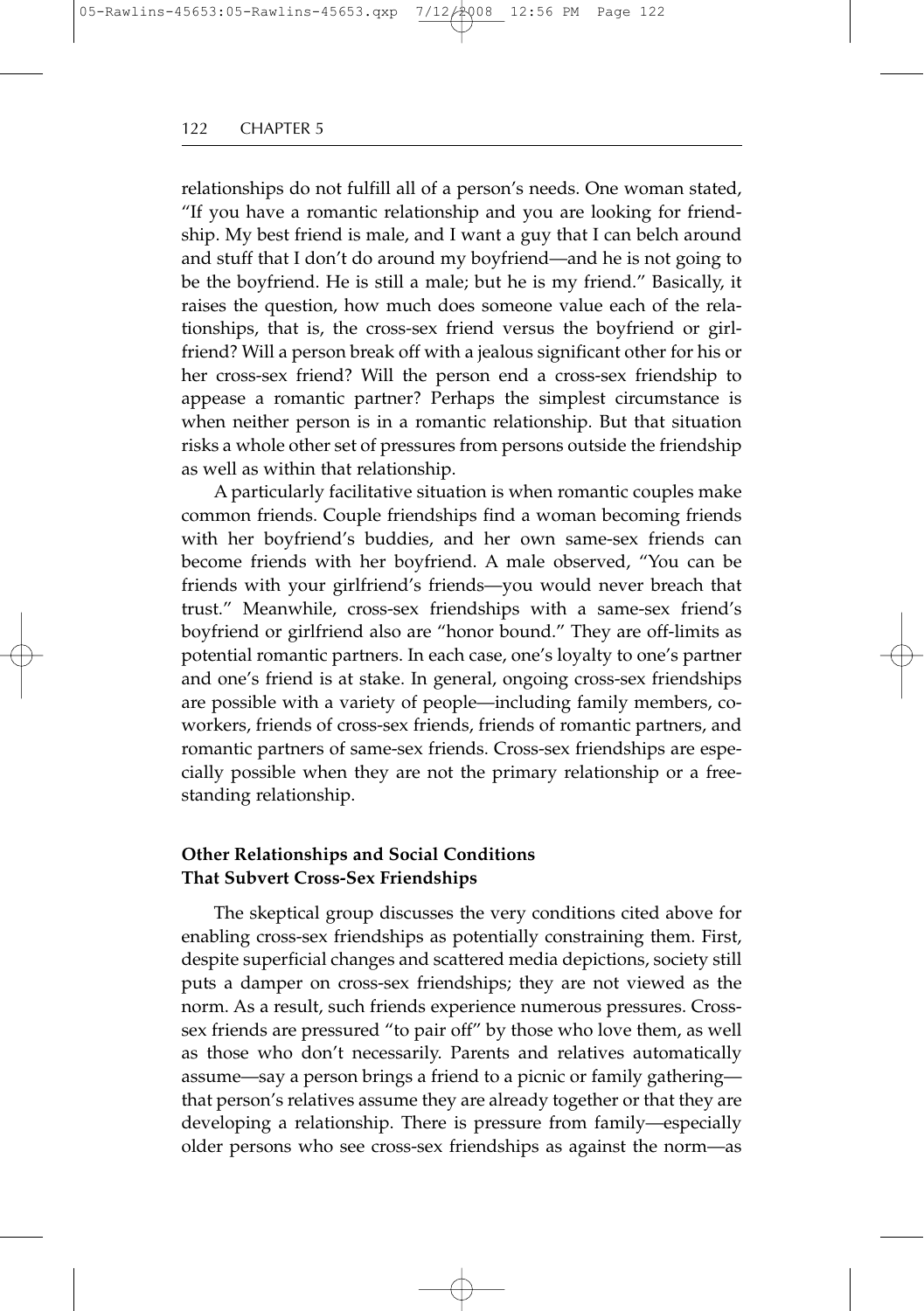well as from other friends to become a couple, pressure to be married. These outsiders say things like, "You have such a great relationship, why aren't you dating?" and "When are you going to admit your true feelings for each other?" If cross-sex friends are always seen together but as just friends, people won't approach and introduce themselves, which cuts down on each friend's possibilities for romantic relationships with others. Less caring third parties are also always suspicious, label the situation, gossip and continuously spread rumors. When they see a man and woman together a lot, they assume the two are romantically involved or having sex, and they constantly ask questions. Cross-sex friends get tired of having to explain themselves. Other friends don't have to; why should they?

Cross-sex friendships developed as a dimension of work relationships or different categories of familial relationships—such as with parents, siblings, in-laws—aren't truly free-standing friendships. The same limitation applies to befriending the spouse's best friend; getting married makes it more likely that persons will have couple friendships. Meanwhile, each spouse is more likely to drift away from the cross-sex friendships that they chose on their own and cared about before getting married. There is only so much time for relationships, and primary relationships such as marriage, family, and work come first. In work settings sexual harassment laws place an additional stress on the possibility of making cross-sex friends. Further, if a person has off-limits friends because of commitment to a boy- or girlfriend, and that commitment breaks down, the newly single person might become fair game. There is rebound potential, which could cause complications for the cross-sex friendship. If someone is involved with a romantic relationship that ends, what happens to the cross-sex friendships made through the romantic partner? How much were they the person's own relationships and how much merely an extension of the relationship with the boyfriend or girlfriend?

Jealousy is arguably the biggest issue affecting cross-sex friendships. Students frequently describe jealousy as "natural" and playing a large role in curtailing cross-sex friendships. If someone is in an established romantic relationship, the boyfriend or girlfriend is likely to become jealous of that person's cross-sex friends, especially if they are close ones. It is difficult for a partner to understand and allow much time and affection for a perceived competitor. Other persons may identify and talk about the friendship couple as more than friends, which also makes the partner jealous. Jealousy of either or both friends' significant others and/or competition for the friend's time creates tension and drives a wedge between cross-sex friends.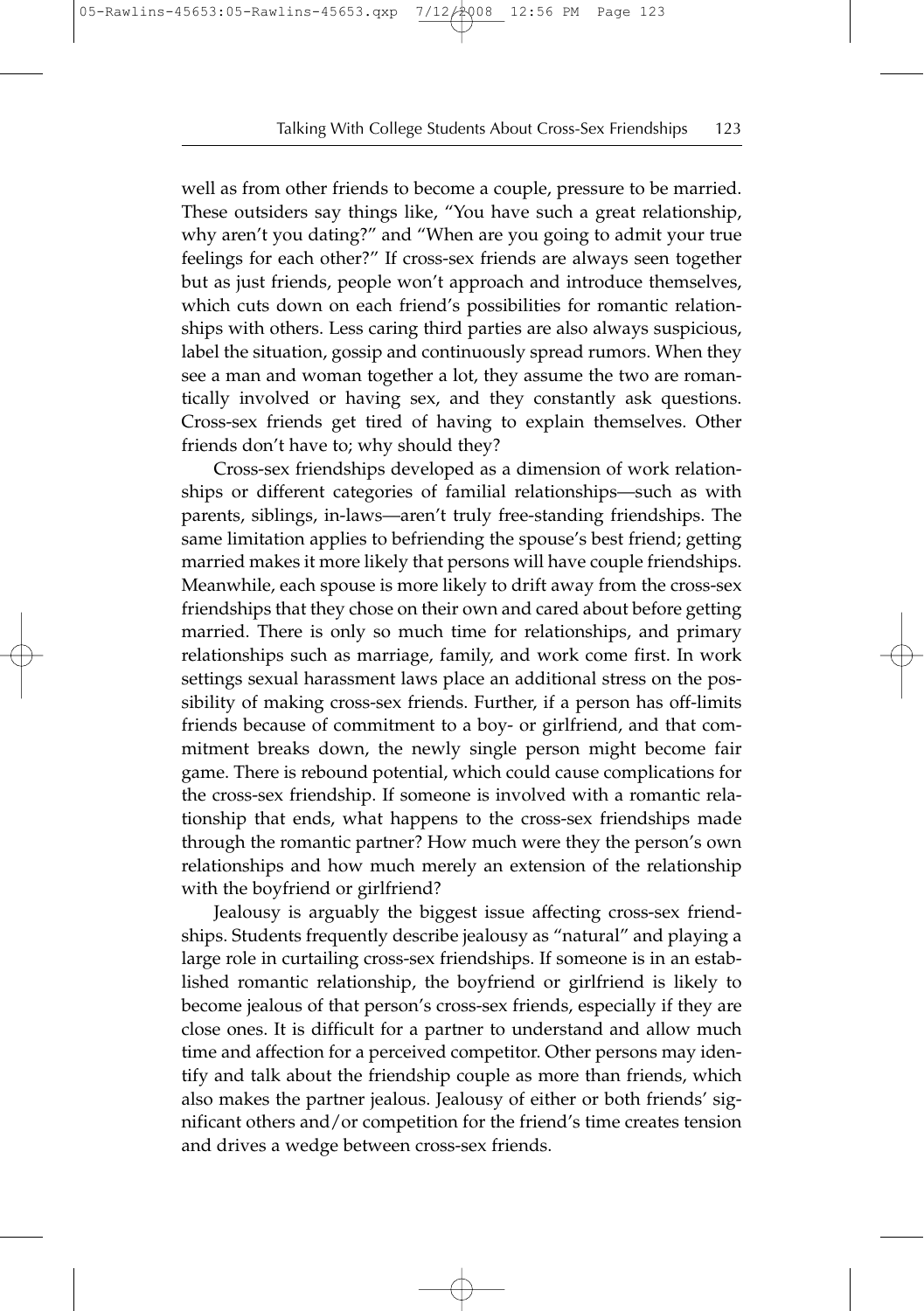Jealousy takes other forms as well. Either person's same-sex friends may get jealous of the time someone spends with a cross-sex friend, prompting the question, "Why do you spend so much time with her/him and not us?" And the close cross-sex friend may become jealous about the time a person spends with same-sex friends. As a result, tensions may develop between the female friend versus his male friends as well as between the male friend and her female friends. There may be jealousy between the cross-sex friends themselves if one member starts to date someone else or that person's significant other gets jealous and successfully restricts the friends' time together. Friends also may have trouble dating their cross-sex friend's friends. According to one student, "You feel like they are off-limits." Multiple constraints on cross-sex friendships arise from societal norms and third party challenges ranging from relatives to friends to significant others.

# - ADDRESSING STUDENTS' POSITIONS ON CROSS-SEX FRIENDSHIP

Sometimes when the students finish debating, they turn to me expectantly to render a verdict on the winning side of their debate. I emphasize that neither side defeats the other. Rather, in debating cross-sex friendship, both groups have voiced discourses at large in the culture with enabling, constraining, and mixed effects concerning the students' own possibilities for thinking about and engaging in friendship. Their spoken positions also presuppose their gendered identities, conceptions of romantic love, and sexual relations with other persons. *Focusing on the possibility of enduring, close cross-sex friendships reveals that all friendships are potentially sites of struggle due to the politics of sexual identity, enactments of gender, the relative importance of friendship versus romance, and the contingencies of social lives.* I argue that much of the commotion about cross-sex friendship inscribed in the students' exchanges arises in the pursuit and portrayal of such relationships in the context of a predominantly heterosexual culture. In the spirit of cultivating personal agency and expanded options for being friends with others, I explore with them how issues of sexism, gendered performances, and sexual identities—in conjunction with other selectively emphasized similarities and differences—influence descriptions of and participation in cross-sex friendships. I further argue that the positions we perform concerning these matters continually shape and reflect our own identities.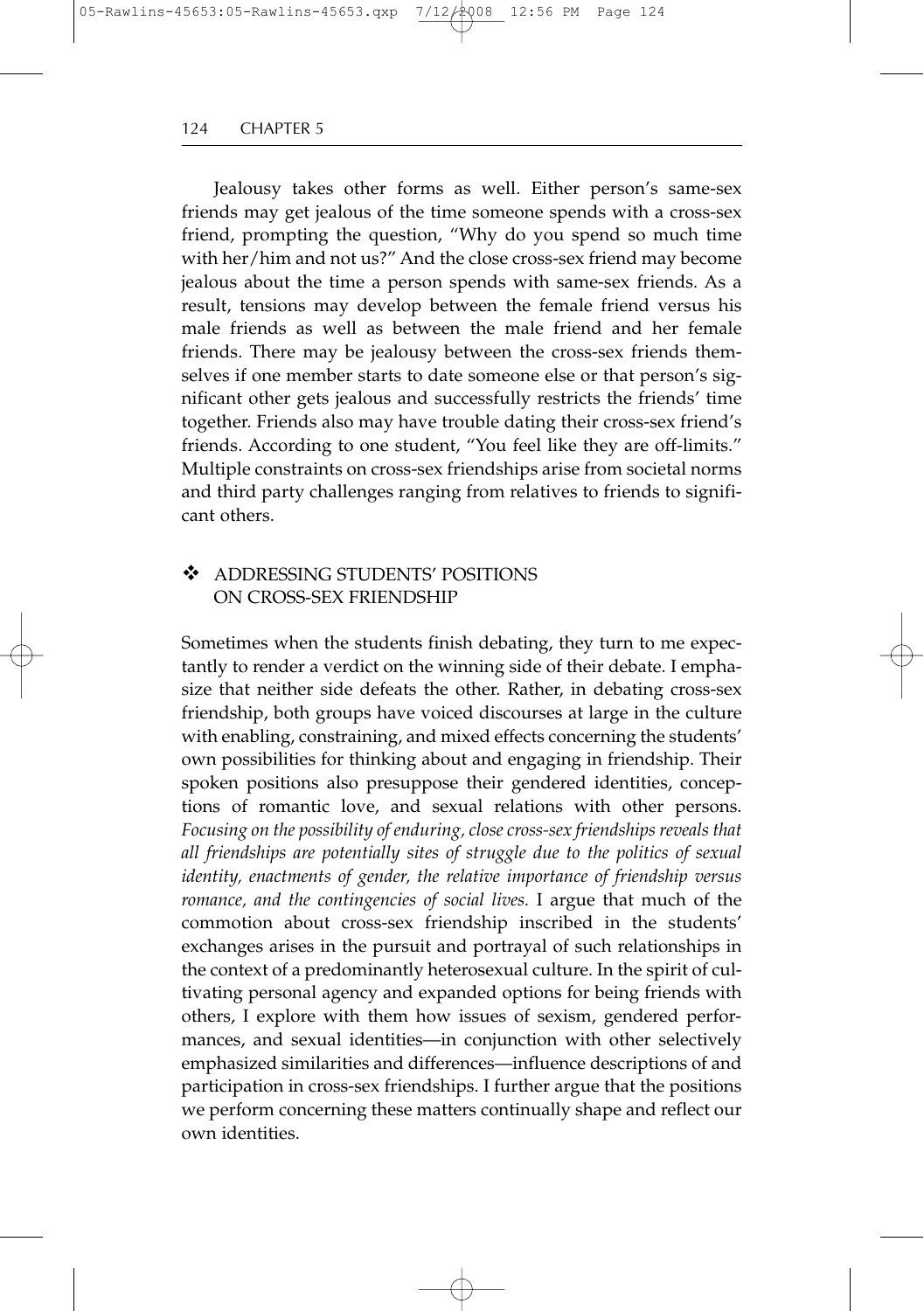# **Sexism, Gendered Performances, Sexual Identities, and Cross-Sex Friendships**

By sexism I mean any outlook that privileges sexual activity as the root metaphor for our being-in-the-world. In Burke's (1969) sense, sexual striving constitutes our primordial vocabulary of motive, with selves and others consequently reduced to sex objects. Of course, Freud's writings emphasize precisely this outlook; in his view *all friendships* involve "aim-inhibited sexuality" (see Rangell, 1963). Now it is one thing to observe the importance of physical attractiveness in all types of social bonds and the notion that an individual's sexuality and desires are a necessary part of the total person, which may not be and probably should not ever be completely suppressed. But sexist vocabularies incorporated as part of any sexual identity can construct others primarily as naturalized objects of sexual desire, as opposed to social beings that may be known, befriended and/or loved for reasons and attributes that transcend sexual relations.

To a significant degree I perceive a heterosexist ideology with its required gendered identities manifest in the students' debates about cross-sex friendship I have re-presented here. Indeed, this seems to be the dominant system of signification and power under which they labor in forming their relationships and realizing their subjectivities. As a normative enterprise, heterosexism insists upon a naturalized binary division between genders based on biological sex differences; an assumed heterosexual orientation that rejects other sexual identities and orientations; and a privileging of heterosexual romance and marriage over friendship and other forms of loving. By and large, the challenges the students describe facing their cross-sex friendships transpire at dramatic intersections of sexist, heteronormative scripts encompassing both romantic relationships and cross-sex friendships. These scripts are inscribed upon male and female bodies with the students and others naturalizing these connections, prescriptions, and proscriptions. Taken seriously, cross-sex friendship productively troubles the naturalization of biological sex differences and romantic scripts through emphasizing participants' agency in fashioning their own gendered performances and relational expectations.

As Judith Butler (1990) has persuasively argued, there is nothing intrinsically natural about separating all human beings into two opposing categories on the basis of one physical attribute of their overall being-in-the-world. Rather than a static binary category for reductively sorting males and females, gender can be viewed as an ongoing array of activities, performances, and ideologies pervading all facets of social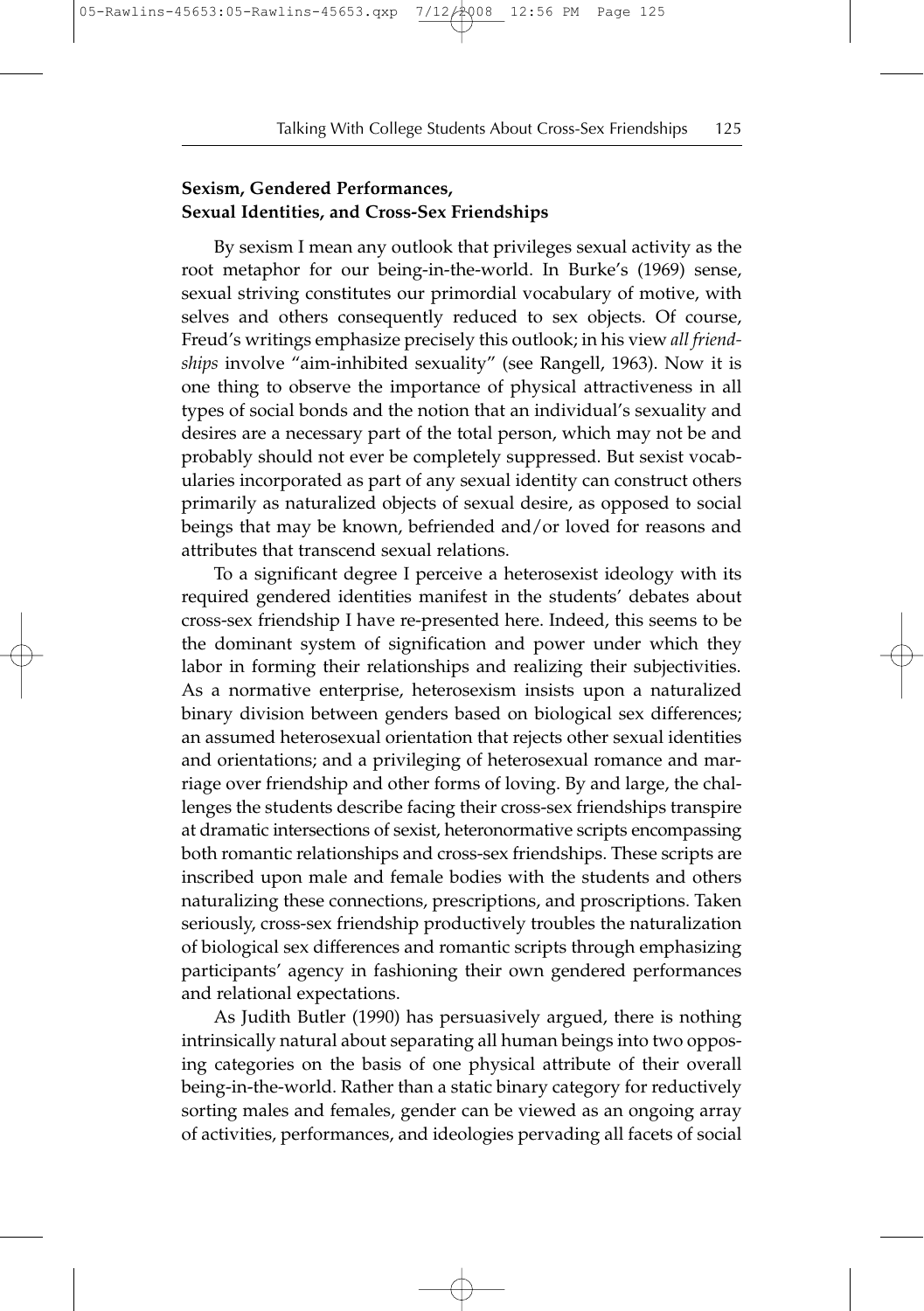life (Walker, 1994; West & Zimmerman, 1987). Gender functions ideologically when people restrictively interpret the meaning of their own and others' lives as well as their eligibility to think, feel, and behave in desired ways solely due to their gender. In acting out stereotypical beliefs about what males versus females are supposed to do and how they are supposed to feel in close same-sex and cross-sex relationships, we construct gendered contrasts on an ongoing basis (Reeder, 1996; Walker, 1994; Werking, 1997). Preserving these gendered distinctions obscures the diverse ways of being human occurring within each category of biological sex as well as the extensive commonalities performed across gender divides in various personal and social relationships.

What assumptions are enacted about gendered identity—that is, what it means to be a feminine or masculine woman, or a masculine or feminine man—in our discussions and experiences of friendship? Does being masculine (in gay, lesbian, bisexual, and heterosexual relationships) mean being assertive and initiating sexual activity, and does being feminine mean wanting to get to know and care about a person for who they are before or perhaps instead of pursuing sexual relations (Nardi, 1992)? What performances and practices do persons use to identify themselves and others as masculine or feminine within their friendships? How are females and males required to act and feel in ongoing relationships lived and breathed in extensively scripted cultural contexts for being a person and being-with-others? How gendered and sexual orientation identified are our judgments and attributions about self and others in the contexts of caring relationships? To what extent do relational participants define themselves as women or men according to sexual or other practices and participation in normative scripts concerning marriage, procreation, and/or raising children (Rose, 2000)?

What my students discuss as gender differences, complementarities, and affinities negotiated between males and females in the context of cross-sex friendships—for example, in speaking styles, instrumental or emotional outlooks, and interests—also need to be addressed by same-sex friends. This is true whether either or both friends are lesbian, gay, bisexual, or heterosexual. Perhaps such issues do not arise as noticeably between two masculine-identified homosexual or heterosexual males or between two feminine-identified lesbians or heterosexual females. However, consider a masculine-identified heterosexual male developing a friendship with a feminine-identified heterosexual male. Consider a feminine-identified heterosexual female becoming friends with a masculine-identified heterosexual female. Salient issues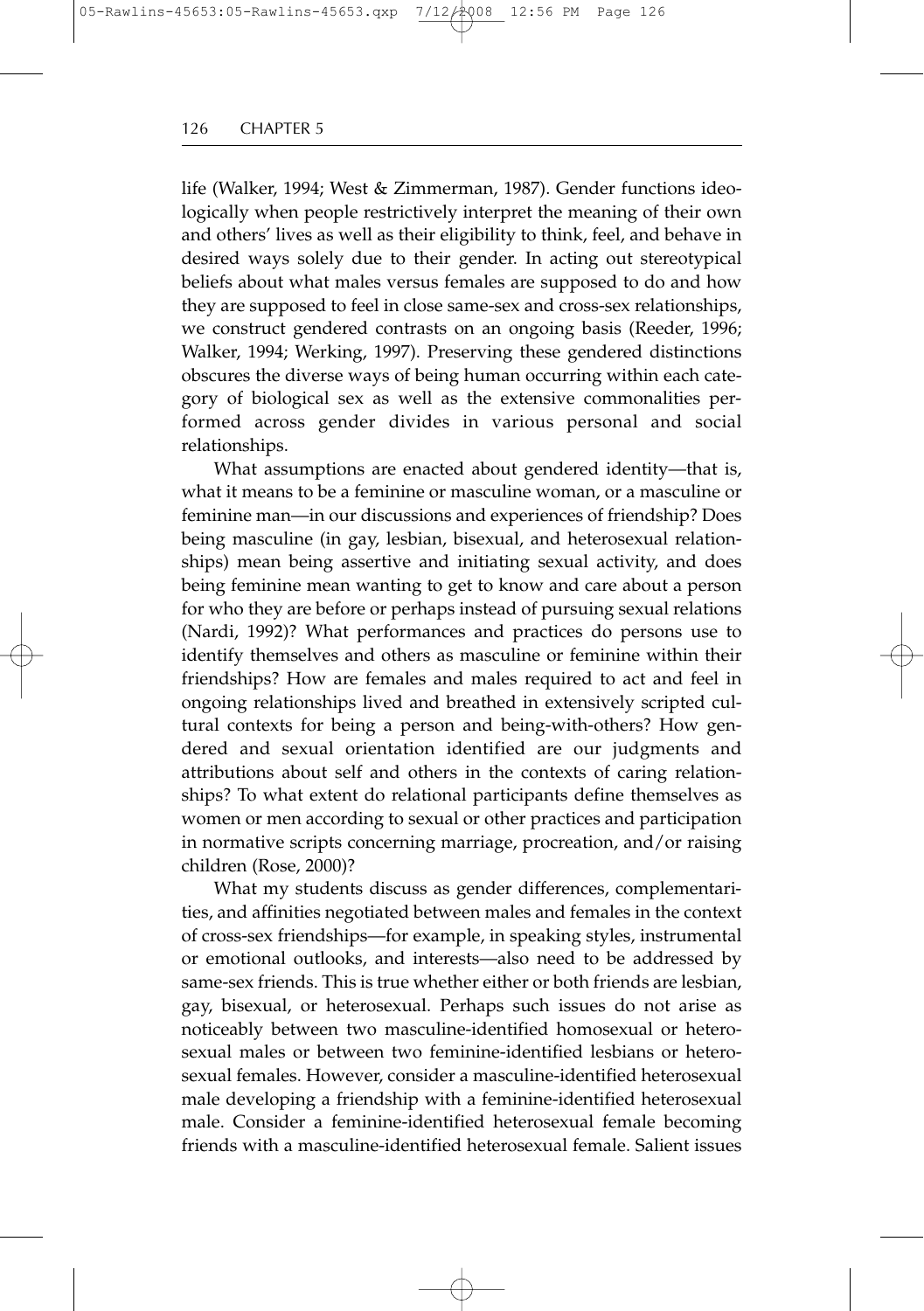negotiated between the friends could be ones of gender identification, which could have varying consequences for how the friendships are conducted and experienced.

Will these persons experience subtle or overt pressure to alter the performance of their gender identifications and practices by their respective friends? Or will they voluntarily enjoy learning and performing some of the interests and ways of communicating of the other person's gender identity through spending time together as friends? If so, will these altered gendered practices carry over into the identities they perform in other relationships with family and at work? What could facilitate or limit such activities of being a person? How much support do they receive from others to be the more ambiguously gendered persons they take themselves to be?

On a different note, will these negotiations of gender identity between the friends become conflated with issues of sexual identity? If so, where is the impetus for this muddle? Does it arise through interactions between the friends, or will it more likely derive from judgmental messages received from outside of their friendship? A moment's reflection reveals that these cross-gendered same-sex friends may face similar exigencies potentially arising within their friendship and from their social networks as cross-sex friends do.

Such social exigencies and negotiations occur because understandings and ascriptions of gender are not discrete accomplishments. Gender interweaves with every aspect of human culture (Bateson, 1958). As Wittig (1992, p. 2) notes, "Masculine/feminine, male/female are the categories which serve to conceal the fact that social differences always belong to an economic, political, ideological order." Moreover, by and large the gender dichotomies assumed in the student discussions are continually constructed and enforced within "a heterosexual matrix in which heterosexuality is presupposed in the expression of 'real' forms of masculinity or femininity" (Butler, quoted in Allen, 2004, p. 473). This matrix supports a heteronormative gaze that envisions heterosexual romantic relationships and specific forms of segregated same-sex homosociality as the standard by which to judge all relationships (Kalmijn, 2002).

Informed by this outlook, cross-sex friendships are discussed as if similar predicaments do not occur in same-sex ones, for example, jealousy, possessiveness, physical and/or sexual attraction, and sexist attributions and injunctions by third parties. For example, Lorin Arnold (1995), who self-identifies as heterosexual, describes how her close, demonstrative same-sex friendship with another woman was constantly second-guessed as a lesbian sexual relationship by the males they worked with in a college town bar. Insisting that sexual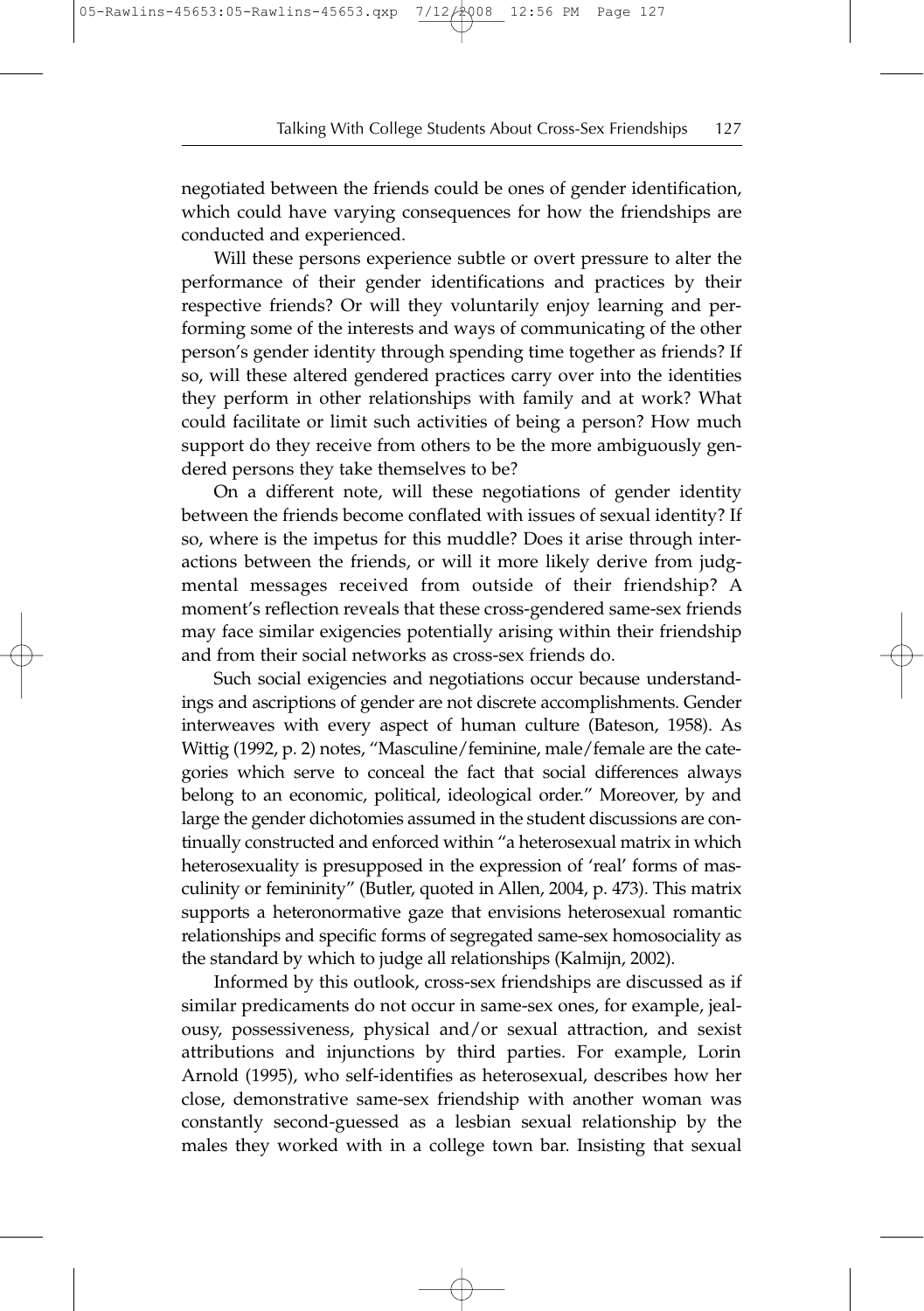relations were occurring between Lorin and her friend, these men badgered the women and asked if they could "watch" when the two women were alone. Consequently, these males performed a virtual caricature of the sexualizing and objectifying masculine-gendered identity often dramatized in heterosexist cultures and relationships. In doing so, they mapped their own world of constricted possibilities for friendship onto that of Lorin and Heidi.

Friendships between heterosexual males in middle-class North American culture are modally characterized by instrumentality and an activity orientation with limited emotional involvement or expression except in their closest bonds (Rawlins, 1992). Several authors argue that such men may be reluctant to express much affection for other men due to homophobia, a fear of being or perceived as homosexual (R. A. Lewis, 1978; Morin & Garfinkle, 1978). These concerns are more than functions of a predominantly heterosexual cultural setting; they also reflect men being taught to view most of their relations in a highly sexualized manner as an expression of masculinity (Abbey, 1982). In such a heterosexist setting, men may downplay their emotional feelings for other men and simultaneously feel that they should express similar feelings for women (e.g., their cross-sex friends) romantically and/or sexually. This is a pervasive script for performing masculine identity within a heterosexist worldview (Allen, 2004). By comparison, in a homosexist gay culture males may be urged to view other males initially or primarily as potential sexual partners. Reflective essayists in this setting have been concerned about the possibilities for "only" friendship between men who care about each other (A. White, 2006; E. White, 1983). It appears that gendered effects of certain versions of masculinity transcend sexual orientations.

Such masculinist tendencies come into sharper focus when compared with lesbian-feminist relationships. Lesbians tend to perceive love and friendship as transpiring on a continuum. The pronounced distinctions between romantic love relationships and friendships fade away for lesbians when they view friendship as a primary basis for forming romantic bonds and when they emphasize emotional closeness and companionship over sexual behavior across relationships (Rose, 2000; Vetere, 1982). Further, they also aspire to equal treatment of each other in a woman-identification that wants to supersede the brinkmanship, objectification, and power struggles they perceive in many heterosexual romantic relationships. Some lesbians hold that compartmentalized relationships derive from heterosexist culture with its emphasis on romantic ideologies and sexual activity over the affections of friendship on its own right and between lovers (Vetere, 1982). Consequently, for many lesbians deep friendships with other women do not necessarily threaten romantic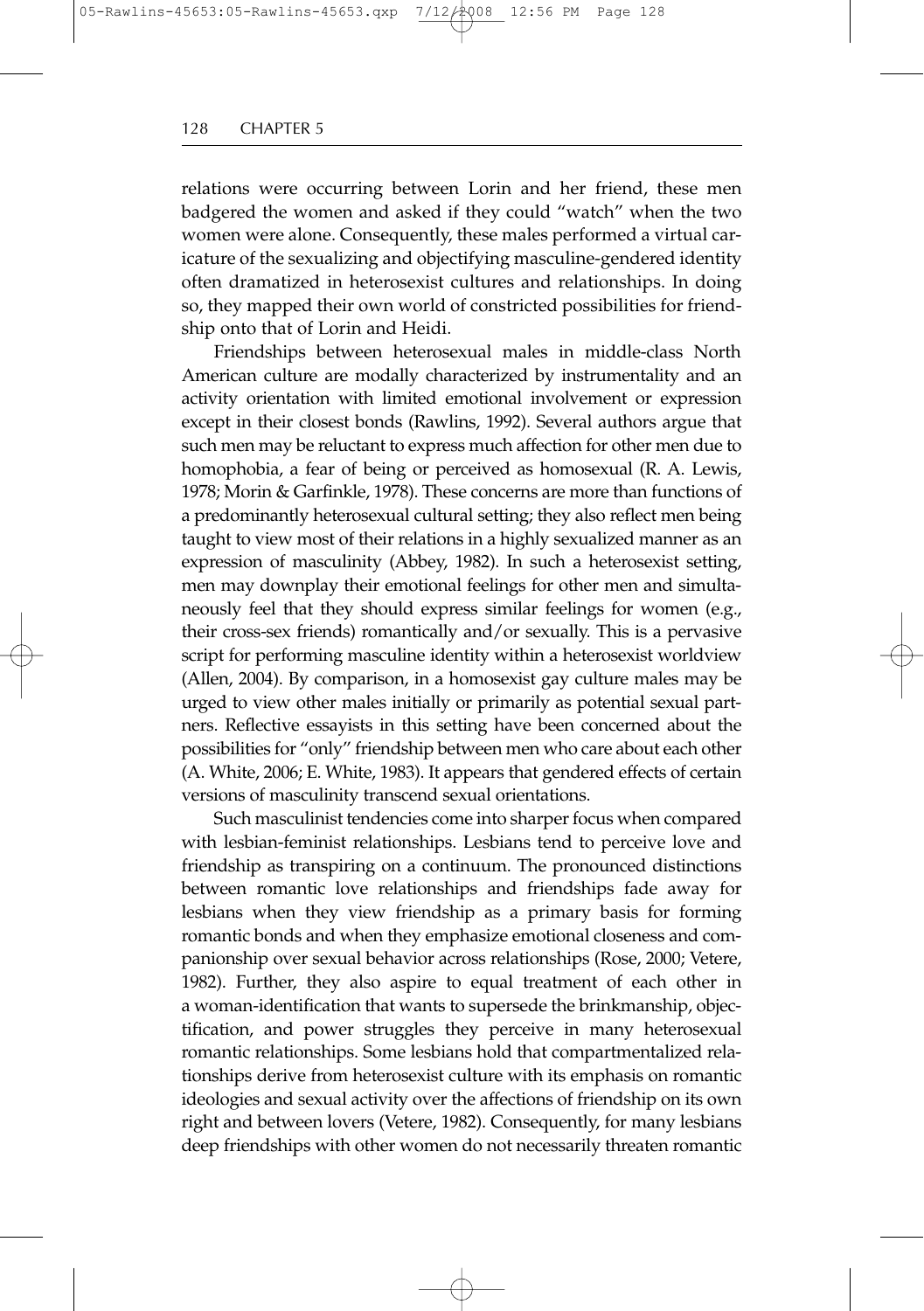partners. More typically they experience few problems "remaining close friends with ex-lovers" (Rose, 2000, p. 324), although tensions related to romance can occur (Kennedy, 2004; Vetere, 1982).

When the students maintain that close enduring cross-sex friendship is possible if either person is homosexual, they oversimplify the dynamics of sexual and gendered identities that I have been discussing. For one thing this possibility for friendship assumes that the complications produced by one-sided or mutual sexual attraction and activity are the most important problems cross-sex friends face. But it neglects the friends' gendered identities as well as other salient identifications such as race, ethnicity, class, or political involvement. Consider, for example, that a lesbian may have difficulties being friends with a masculine-identified heterosexual male primarily because of the woman's identification with feminist worldviews. These gendered convictions inform her disdain for masculinist worldviews with their characteristic focus on competition, unilateral power arrangements, and hierarchical relationships, irrespective of—though often played out in terms of—masculine sexuality (Connell, 1993). Because of his masculine-gendered identity, the male also may have difficulty self-disclosing or becoming emotionally available in a friendship. Whether he is gay or straight, to the extent that a man identifies with such masculine worldviews with their relational tendencies, it may be difficult for a woman-identified lesbian to entertain friendship with him. It may be more a matter of gendered and political identities than sexual orientation. On the masculine-identified heterosexual male's part, to the extent that he views a woman as cultivating a worldview that summarily marginalizes men, or inappropriately performs masculine-gendered identities or activities, he may avoid friendship with her. He may also feel threatened by a friendship with a woman who does not complement his masculine self-image.

Meanwhile, we need to keep in mind that masculinities and femininities (as well as sexual identities and conceptions of friendship and romantic loving) exist on a continuum of identifications, even though they have been discussed here in a binary fashion and with the risks of reproducing stereotypes in the previous examples. Moreover, in all cases the viability of given friendships will depend upon how the specific persons involved treat each other, the relevant identities situationally in play during their interactions, and the concrete circumstances of their friendship. For example, it is conceivable that the feminist lesbian and the masculinist heterosexual male considered above could form an alliance, become political or civic friends, and perhaps even personal friends, under circumstances where their shared participation in a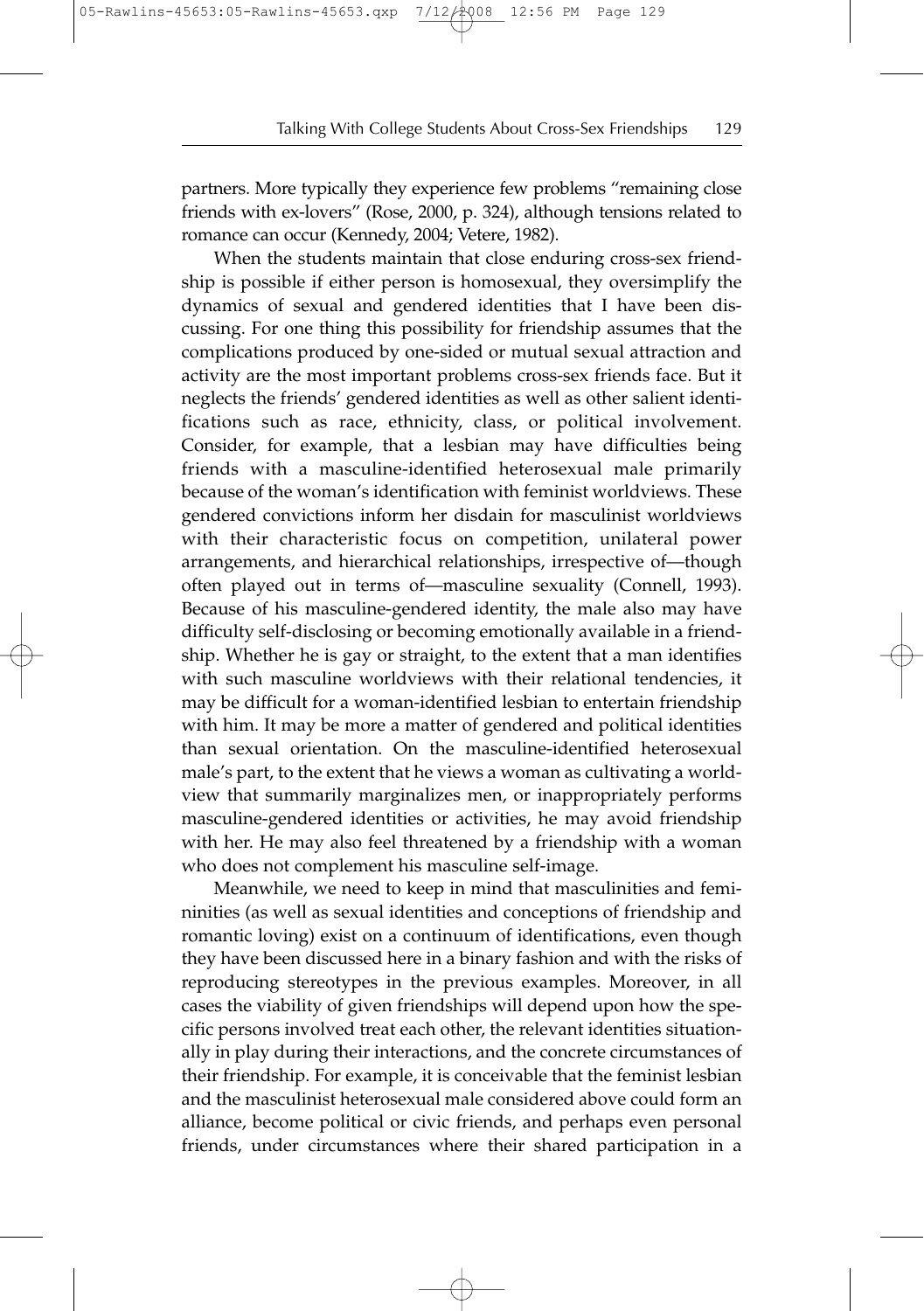worthwhile social cause with its associated identities allows them to perceive each other as similar or complementary in important ways that diminish the significance of other perceived differences. Their shared activities and alliances could trump individuated identities not directly relevant to concerted political action.

When the students suggest that gay men and heterosexual women are especially good candidates for cross-sex (as well as cross-sexual orientation) friendship, an array of identities, discourses, and practices frequently intersect to facilitate such bonds. First, the sexual identities and desires of gay men and heterosexual women typically remove potential sexual tensions and second-guessing of each other's affection from the relationship, although they still may find each other attractive. Second, in relationships involving feminine-identified gay men and heterosexual women, there are shared identifications with each other's lesser status in a masculinist, male-dominated, heterosexual world (Grigoriou, 2004; A. White, 2006). Equality is a significant aspiration of all friendships. Shared oppression can level the social field, providing an important basis for edifying identification with each other as friends. Third, the openness, trust, depth of disclosure, and emotional involvement arising from shared identification with feminine styles of communicating give these relationships a closeness and sense of comfort often associated with women's friendships. Fourth, in contrast to women's samesex friendships, each participant also values the insider's perspective of the other sex. Meanwhile, they typically do not feel competitive about the men each may find sexually or romantically attractive as the woman might with her heterosexual same-sex friends and the man might with his gay friends (Grigoriou, 2004).

Through doing activities together, women friends may also connect gay men to the heterosexual world, the dominant social nexus ignored with difficulty and feelings of disappearance by gays (Tillmann-Healy, 2001). On their part, gay men provide women friends with male companionship without the risks, possessiveness, or involvements that occur in heterosexual romantic bonds (Grigoriou, 2004). Finally, in contrast to most other types of cross-sex friendships, well-known media texts like the television series *Will and Grace* and *Sex and the City* and movies like *My Best Friend's Wedding* actually dramatize this kind of friendship, rendering them more visible and normatively acceptable.

#### **The Comparative Significance of Friendship and Romantic Love**

The challenges to cross-sex friendship voiced by these students also reflect the relative positions of friendship and romantic love in the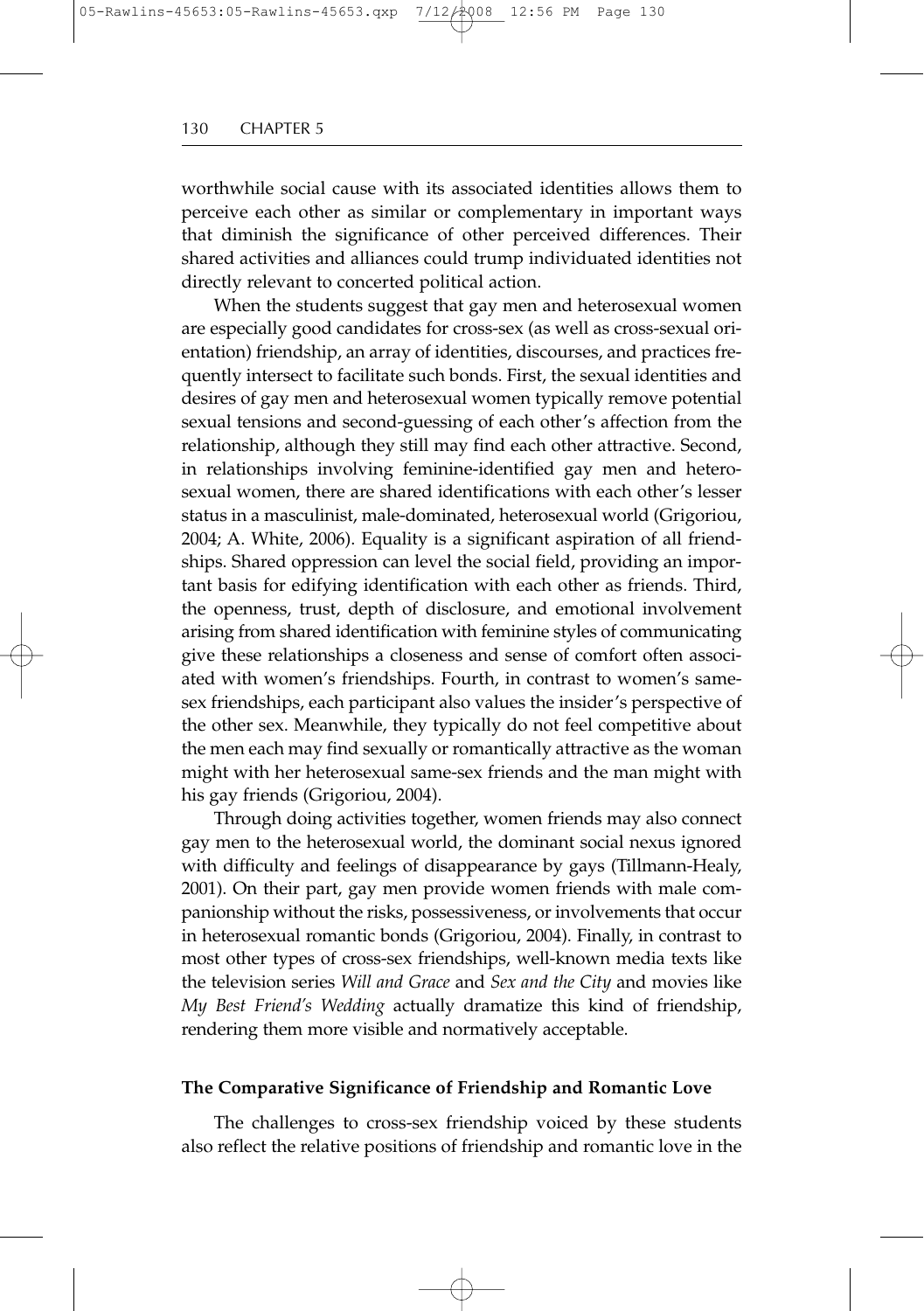heteronormative hierarchy of relationships in North American middleclass life. Heterosexual romantic love is widely encouraged, institutionalized, and positively sanctioned religiously and legally through marriage at this point in time. In contrast, friendship, as well as other forms of loving, occupies contingent, more tenuous positions (Brain, 1976). Romantic loving, with its exclusive commitment, possessiveness, and potential for sexual gratification, is often regarded as part and parcel of the march to marriage. Further, Greenfield (1965) argues that the "romantic love complex" (p. 364) instructs persons to fall in love in order to fill necessary positions in normative society as husbands-fathers and wives-mothers.

Despite their importance for emotional well-being, across young adulthood, friends increasingly take a back seat to the priorities of committed sexual relationships, romantic coupling, marriage, family, and work. In a sense, *all* friendships, not just cross-sex ones, must be permitted by this dominant heterosexual matrix if friends are to remain active parts of persons' lives. The added wrinkle of cross-sex friendships is their potential subversion of dominant heterosexualist scripts and the gendered identities they enforce. As the students suggest, cross-sex friendships can allow us some freedoms not found in romantic relationships in relation to enacting masculinity and femininity. Small wonder that so many discourses come to bear in restricting the perceived possibility of enduring, close cross-sex friendships between the young adult students in my classes over the years.

Indeed, the students voice several narrative imperatives produced by the ideology of the romantic, heterosexual institution of marriage. While friendship is described as the pinnacle of same-sex closeness, romance and marriage are regarded as the highest forms of cross-sex intimacy. As a result, it is considered inevitable that close cross-sex friendships will evolve into something "more than friendship," meaning romantic involvement and/or sexual activity. These narrative visions also join with a normative trajectory to heterosexual marriage. Once married, spouses embrace the "couple companionate ideal" in which each person is expected to meet all of the other's needs, including those for close friendship (Oliker, 1989). This vision further limits the possibilities for freestanding cross-sex friendship for either spouse. Not surprisingly, the greatest drop-off in the number of friendships, including cross-sex friends, at any point in the life course occurs during young adulthood when many persons marry (Rawlins, 1992).

Accompanying these discourses in the students' debate are ones that conspicuously tend to naturalize the practices of interpersonal relationships. We hear that it is *natural* for males and females who love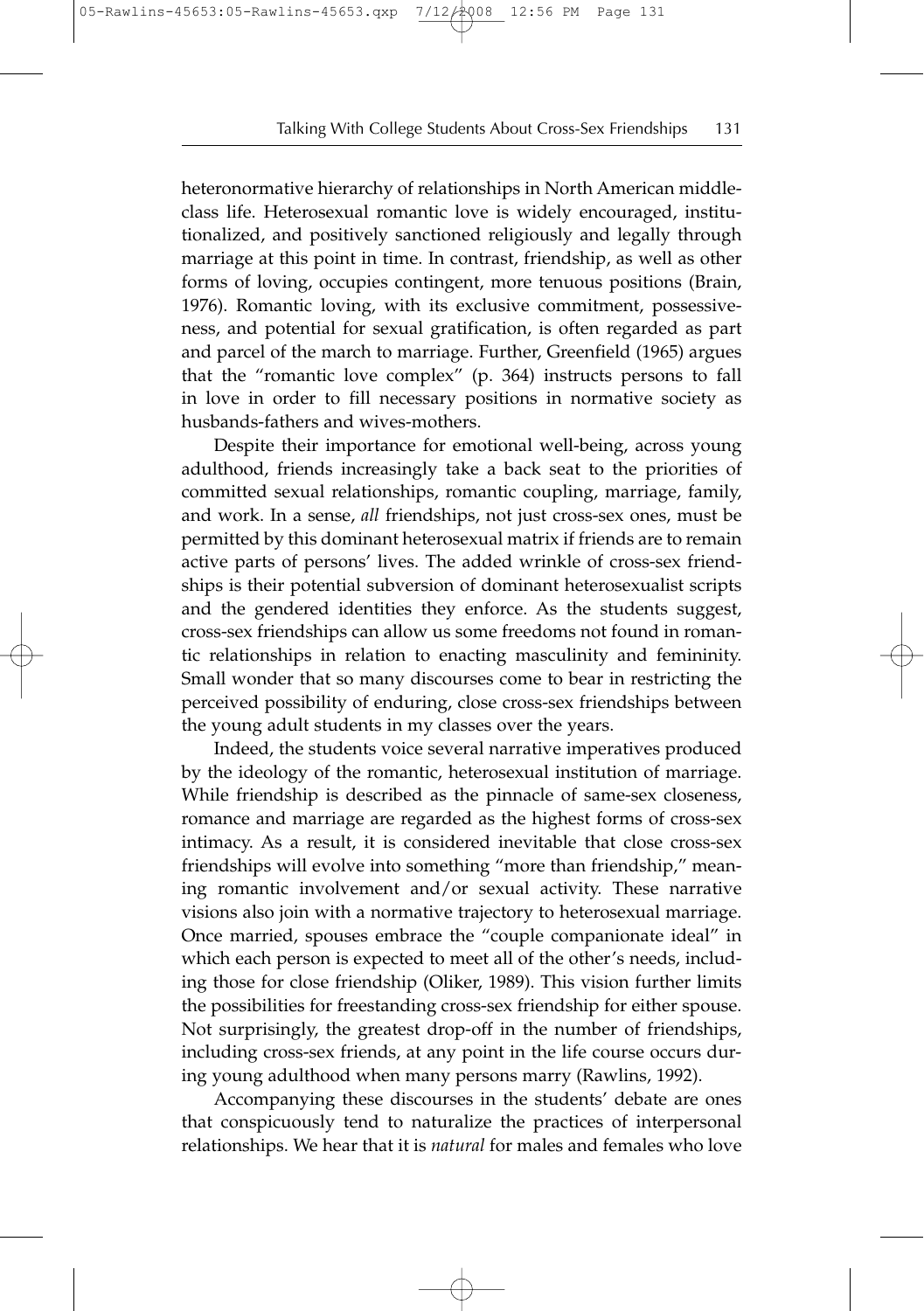each other as friends to want to take their relationship to "a higher level," to want "more," to have sex. Over the years one of the other common statements by students has been that jealousy is "natural" in romantic relationships. These locutions are apologies for versions of the status quo that picture romance as the be-all and end-all of interpersonal life, relegating friendship to second fiddle. In his comprehensive intercultural survey of human variations of loving, *Friends and Lovers,* anthropologist Robert Brain (1976) derides this hierarchy and the related notions that competition and conflict are "natural" features of the human condition. He asserts convincingly that cooperation and friendship are just as essential to human life.

But where do we hear that it is *natural* for men and women to be friends? If relationships are co-authored stories created within conventions and genres taught by our culture, where are the stories portraying close, enduring cross-sex friendship? I ask, what is *unnatural* about cross-sex friendship? In my judgment, most naturalizing discourse is used tautologically to explain practices that reduce humans to some essentializing common denominator like the sex drive or the instinct for aggression. Such discourses tend to be deployed as privileged vocabularies for masking mysteries or curtailing evolving practices of our being-and-becoming-with-others-in-the-world. They always serve somebody's interests and claims to power. Such discourses miss the point of our definitive abilities as symbol users and abusers in Kenneth Burke's (1966, 1969) view, that is, to fashion our own possibilities and impossibilities for loving and being loved, for caring and concern, for cooperation, and for sharing a planet.

Some friends preserve the platonic essence of their bond unselfconsciously through an absence of sexual attraction and/or activities. Other friends devote themselves to avoiding sexual expressions of affection, believing that such actions risk altering irrevocably the definition of their relationship as a friendship in their own and others' eyes. And other cross-sex friends enjoy sexual behaviors together as part of their activities as friends without assigning romantic significance to them. As mentioned above, such "friendship with benefits" seems to be emerging as yet another negotiated definition of cross-sex friendship that further blurs the boundaries among types of relationships (Afifi & Faulkner, 2000; Hughes, Morrison, & Asada, 2005). Perhaps cross-sex friendships of whatever stripe may be celebrated as alternatives to reductionist, heterosexist scripts and the naturalized march to romantic attachment sanctioned by the ideology of heterosexual marriage.

Meanwhile, cross-sex friendship ironically provides a strong basis for enduring affection within such normative scripts. People who have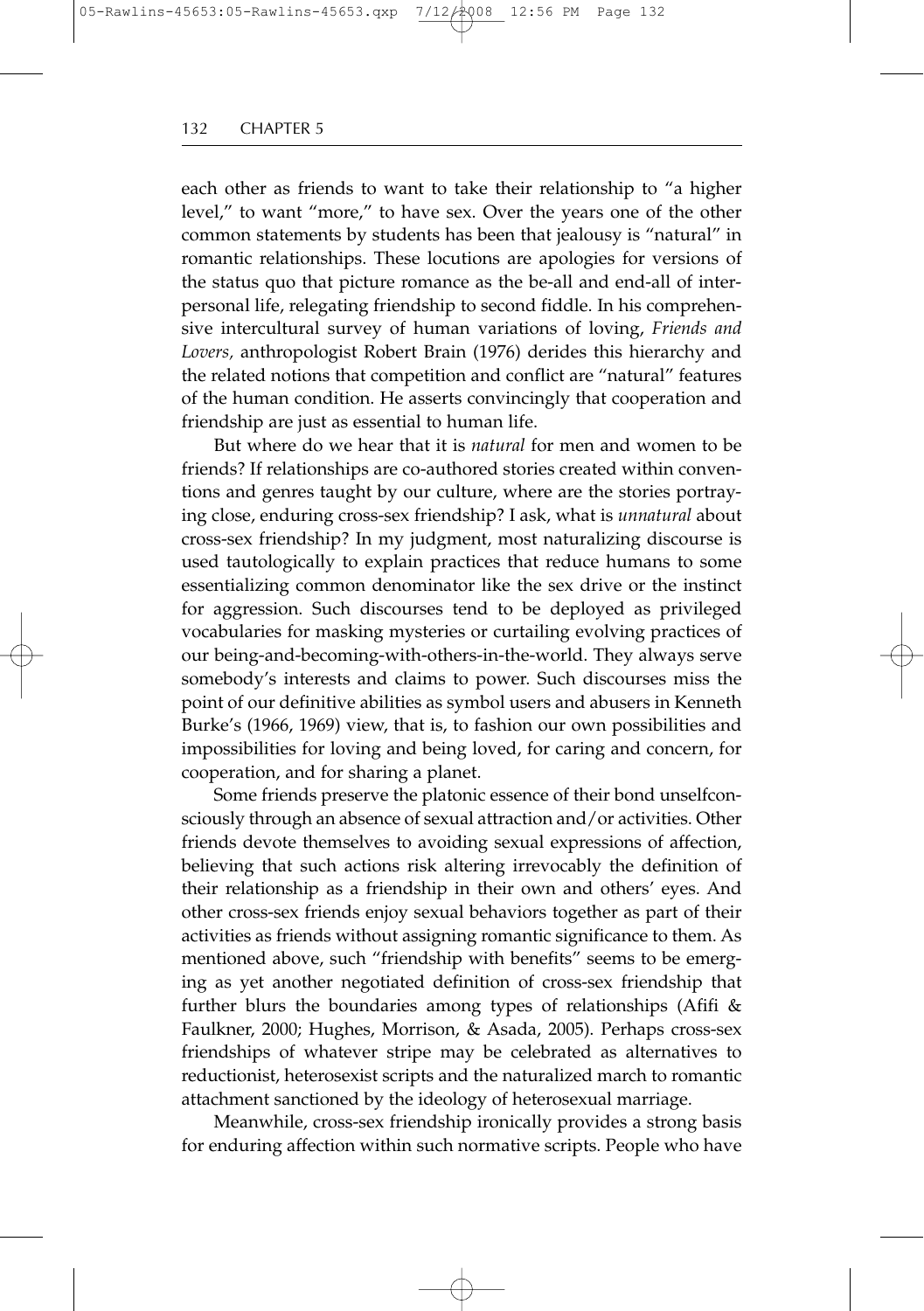been friends before they become romantically involved tend to be kinder to each other during troubled times and nicer to each other if their romantic relationship ends (Rawlins, 1992). In my previous book, I asserted the desirability and ethical potentials of treating each other as friends within marriage. Here (cross-sex) friendship's personqua-person regard for the other, negotiated mutuality and equality, and respect for each other's freedom compose humanizing supplements to the asymmetrical benefits, obligations, and role-based treatment of each other frequently occurring in "traditional" heterosexual marriages (Rawlins, 1992).

Friendships are permeated with ambiguities. Brain (1976) argues convincingly that they have lost their "ceremonial patterning and emotional expression" in Western capitalist cultures. How do persons know for certain that they are someone's friend? What private and public rituals do we have for registering friendship? When persons realize that they have formed a friendship that should last the rest of their lives, do they rent a hall, send out invitations, and gather their family and other friends to consecrate this commitment? On a different note, performing coitus typically and "traditionally" functions as the consummation of a heterosexual romantic bond (McPhillips, Braun, & Gavey, 2001). How are friendships consummated? More specifically for our purposes here, how are cross-sex friendships consummated? The lack of cultural scripts for performing binding affection in such relationships is part of the problem of sustaining them as friendships, especially in the context of unequivocal heteronormative romantic scripts. We need to develop grammars, discourses, and narratives that legitimize friendships of all kinds. It is likely that consummation and being joined together are not even the best metaphors.

Rake (1970) once observed that the exclusiveness and possessiveness of romantic loving produces the freedom-to-be-one in contrast to the practices of friendship, which create the freedom-to-be-two. In Conlon's words, "Friends share each other's experiences of the world; they see it in similar ways and enjoy it together. Lovers, in contrast, as the rhetoric of romance insists repeatedly, *are* each other's world" (1995, p. 297, emphasis in original). Perhaps the sense of union desired in romantic loving is a dubious counterpart to the sense of delight in each other's singular potentials offered in friendship. As such, crosssex friends, indeed all friends, transcending enforced categories, must create and face together their own narrative openings and contingencies. The legitimacy of their stories will need to be recognized by third parties and enveloping cultural discourses.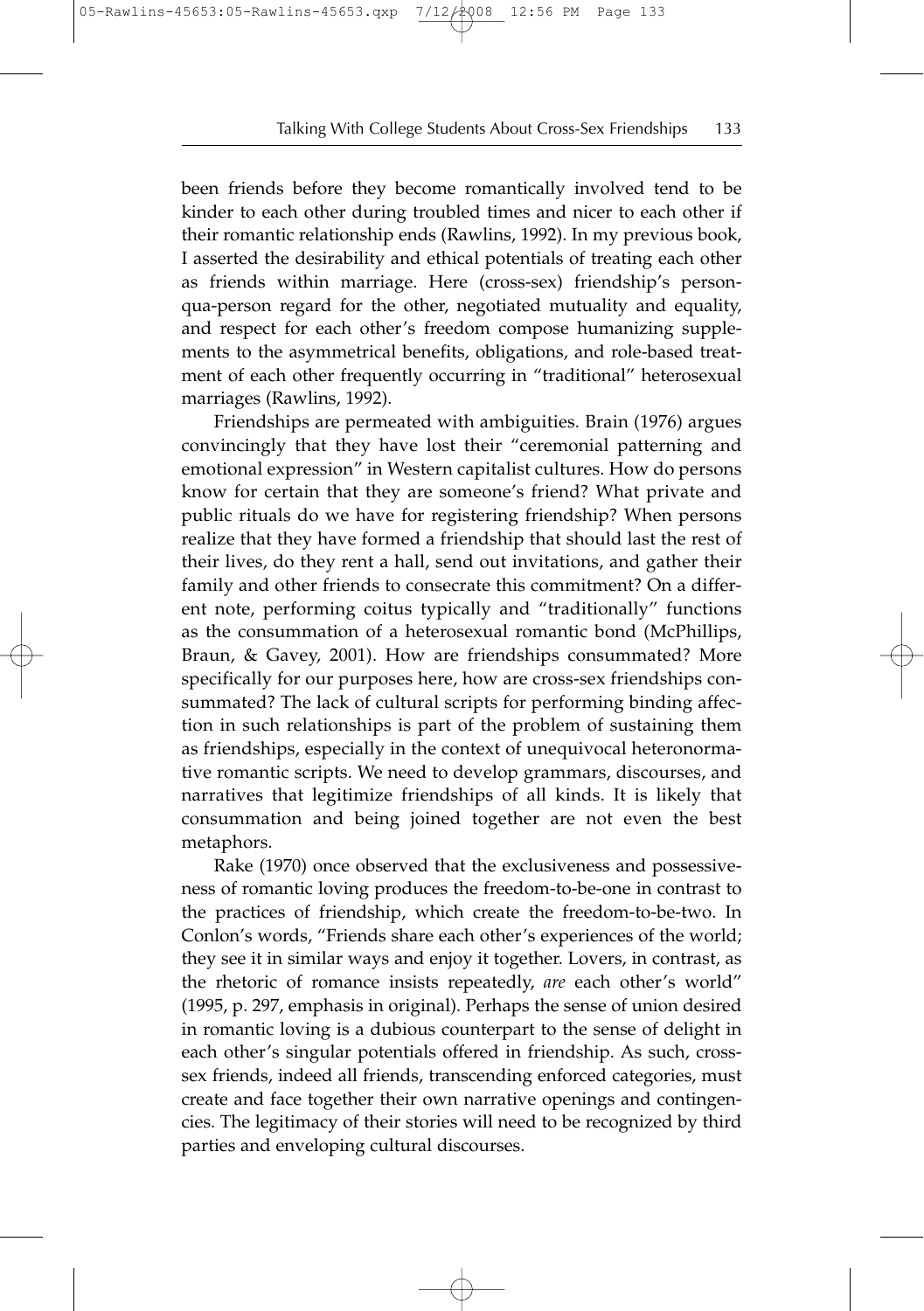#### $\cdot$ **CONCLUSION**

Pursuing cross-sex friendship takes us into an interlinked assortment of cultural myths, assumptions, identities, and positionings of similarities and differences between persons. Root images of mutually conditioning and mutually opposing otherness constitute femininities, masculinities, and sexualities that articulate the contingencies of crosssex friendship in both edifying and unsettling ways. Strongly held binaries undermine the continuities, existential commonalities, and edifying distinctions among differently gendered and sexually identified people, as well as their relationships. Moreover, in these students' and other discourses, various subject positions—like those of race, ethnicity, class, and embodied abilities—are conspicuous in their absence from consideration (A. White, 2006). Taken-for-granted hierarchies of social relationships, including romantic love and marriage versus friendship, preferred and stigmatized sexual identities, and constructions of gender continually assemble the permitted modes of caring.

Close cross-sex friendships are merely one example of sustained human caring that subverts these pageants of allowed and disallowed relationships. Such friendships struggle for identity, both in finding names for the relationship that justify its otherness to third parties, and for the friends to legitimize their own practices and feelings for each other (Rawlins, 1982). Compounding the difficulties co-telling stories of cross-sex friendship is learning how to listen without prejudgment to other persons' narratives of friendship and loving and to hear them for who the friends say they are. This communicative work points to the very conditions for sustaining shared identities as friends in numerous situations of scrutiny and skeptical discourse. In short, cross-sex friendship challenges persons to position themselves among the intersections of an array of discourses with surpassing power to articulate for them the experiences and practices of their own relationships and subjectivities. Enduring is the issue. Realistically, how long can such freestanding friendships last, given all of the constraining factors we have witnessed, and usually living on borrowed time and secondhand language?

Talking with students, this chapter performs "discursive penetration." It is an effort to decipher and name the enabling and constraining discourses configuring their relationships' chances and complicities (Giddens, 1979). What normative discourses hold sway in composing the rationales for their relationships? What defines persons' identities and eligibilities as (cross-sex) friends? Is it their biological sex, gendered performances of self, sexual motivation, sexual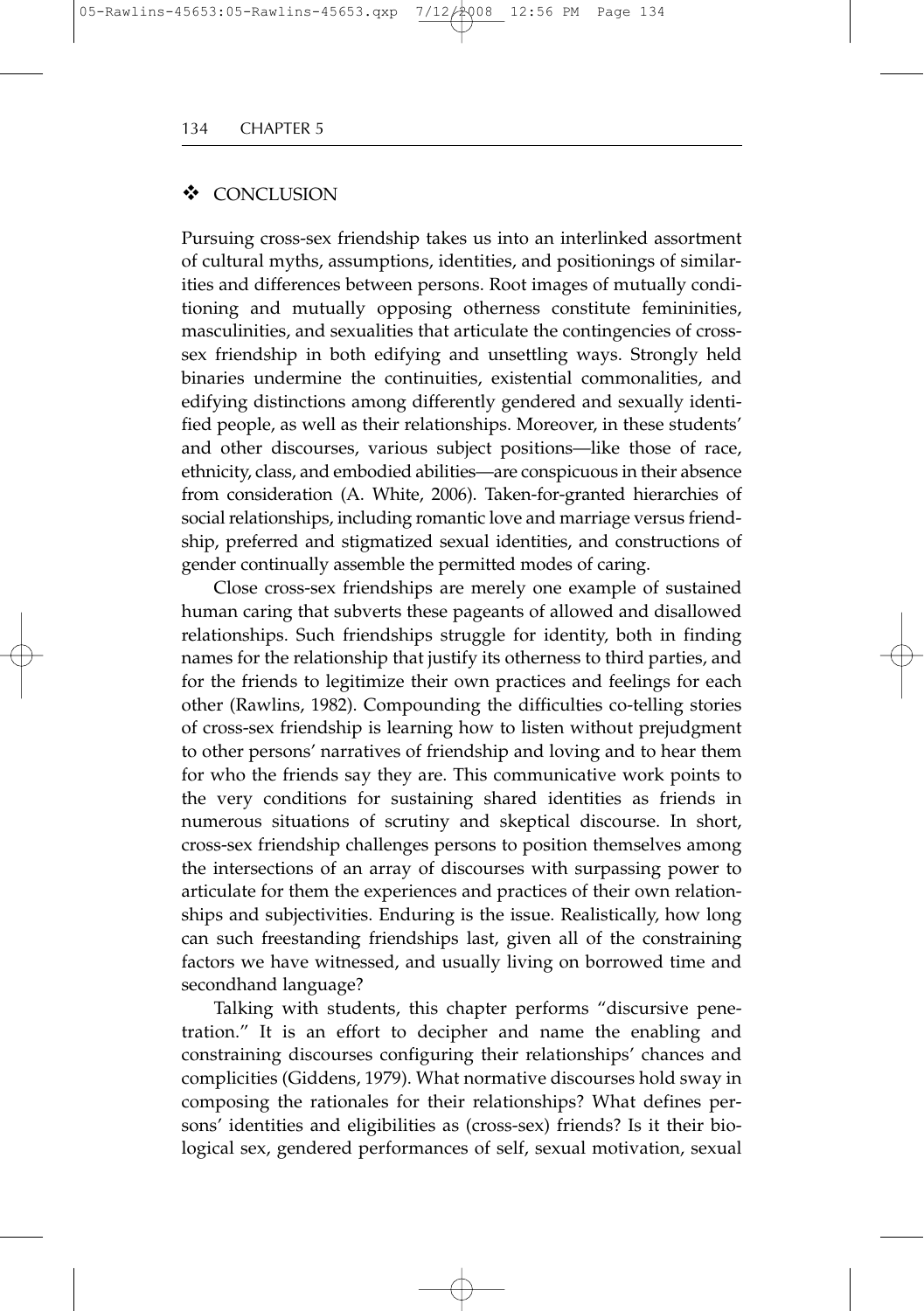orientation and identity, race, ethnicity, social class, interests and activities, abilities, speaking style? Some composition of these attributes? What configuration of these attributes does each person selfidentify as? How much say do the friends actually have in identifying, negotiating, and celebrating the differences and similarities between them that matter across contexts? What social groups are the friends able to interconnect in light of their individuated configurations of self- and shared identities? What is each friend's stance toward their different identities, and how susceptible are these identities to commentary or even censure in emerging circumstances? How do friends avoid the reduction of each other and their friendship to others' categories based on stereotyped attributions? Recurring challenges of identity and social location shape and reflect the (im)possibilities of sustaining cross-sex friendships—indeed all forms of freely chosen caring relationships.

Differences and similarities are hierarchically arranged in social contexts. The differences modally associated with sexes and genders that we transcend through friendship are different differences to navigate than ones of race, social class, sexualities, or embodied abilities. In fact, many of the differences identified by these students in attempting cross-sex friendship presuppose a host of more fundamental similarities in life circumstances. For example, an array of privileges are connected with white, middle-class existence, including the opportunity to attend college (DeMott, 1995). Such oblivion is a potential shortcoming of their close dyadic friendships. *Individual similarities and personal differences incorporated into a dyadic relationship may consciously or unconsciously presuppose participation in another level of exclusion.*

Under what conditions are people allowed to care for each other? The case of cross-sex friendship reminds us that we are always acting within the discursively, culturally, and materially patterned opportunities and constraints of social positions. As with all friendships, it simultaneously depends upon the initiatives, choices, and negotiations—the praxis of the individuals involved. Blanket statements based on modal profiles potentially must answer to the voices, choices, and activities of individuals. To be sure, social circumstances and stratifications play crucial, often understated roles in the initiation, continuation, and demise of friendships (Adams & Allan, 1998; Allan, 1979; Kalmijn, 2002). In choosing each other as friends, we assume the ongoing responsibility to perform our choices together and to treat each other as friends to the extent our negotiated expectations and situations allow. When our friendships skirt conventional injunctions of gendered practices and sexual identities, we must be careful to avoid